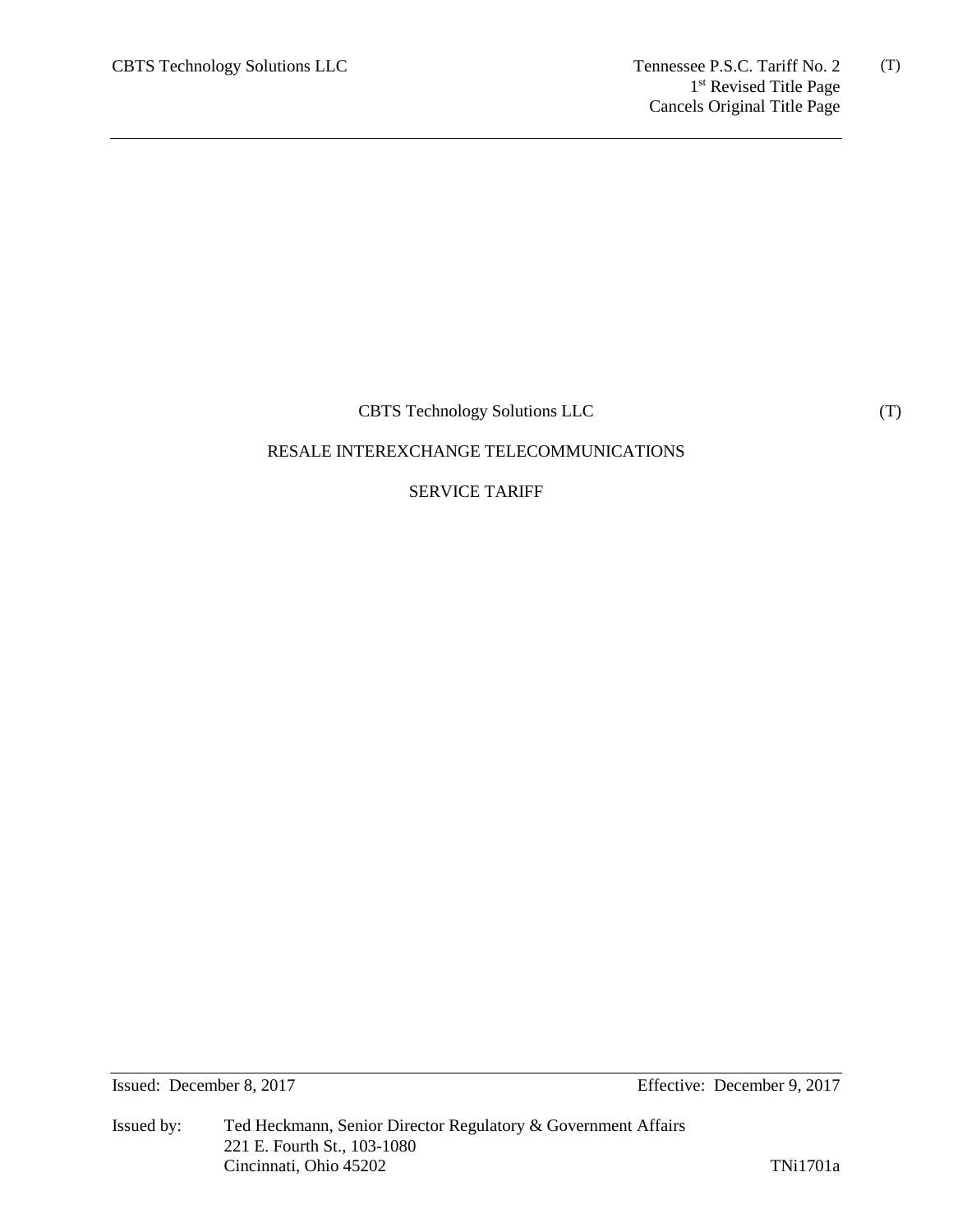# CHECK SHEET

\_\_\_\_\_\_\_\_\_\_\_\_\_\_\_\_\_\_\_\_\_\_\_\_\_\_\_\_\_\_\_\_\_\_\_\_\_\_\_\_\_\_\_\_\_\_\_\_\_\_\_\_\_\_\_\_\_\_\_\_\_\_\_\_\_\_\_\_\_\_\_\_\_\_\_\_\_\_\_\_\_\_\_\_\_\_\_\_\_\_\_\_

Pages of this tariff, as listed below, are effective as of the date shown at the bottom of the respective pages. Original and revised pages, as named below, comprise all changes from the original tariff and are currently in effect as of the date on the bottom of this page.

| Page             | Revision | Page | Revision | Page | Revision | Page | Revision |
|------------------|----------|------|----------|------|----------|------|----------|
| $\mathbf{1}$     | Original |      |          |      |          |      |          |
| $\boldsymbol{2}$ | 3rd      |      |          |      |          |      |          |
| $\mathfrak{Z}$   | Original |      |          |      |          |      |          |
| $\overline{4}$   | Original |      |          |      |          |      |          |
| 5                | Original |      |          |      |          |      |          |
| $\sqrt{6}$       | Original |      |          |      |          |      |          |
| $\boldsymbol{7}$ | Original |      |          |      |          |      |          |
| $\,8$            | Original |      |          |      |          |      |          |
| 9                | Original |      |          |      |          |      |          |
| $10\,$           | Original |      |          |      |          |      |          |
| 11               | Original |      |          |      |          |      |          |
| 12               | Original |      |          |      |          |      |          |
| 13               | Original |      |          |      |          |      |          |
| 14               | Original |      |          |      |          |      |          |
| 15               | Original |      |          |      |          |      |          |
| $16\,$           | Original |      |          |      |          |      |          |
| 17               | Original |      |          |      |          |      |          |
| $18\,$           | Original |      |          |      |          |      |          |
| 19               | Original |      |          |      |          |      |          |
| $20\,$           | Original |      |          |      |          |      |          |
| 21               | 1st      |      |          |      |          |      |          |
| $22\,$           | Original |      |          |      |          |      |          |
| 23               | 1st      |      |          |      |          |      |          |
| 24               | 2nd      |      |          |      |          |      |          |
| 25               | 2nd      |      |          |      |          |      |          |
| 26               | 2nd      |      |          |      |          |      |          |
| $27\,$           | Original |      |          |      |          |      |          |
| 28               | 2nd      |      |          |      |          |      |          |
| 29               | 2nd      |      |          |      |          |      |          |
| 30               | 2nd      |      |          |      |          |      |          |
| 31               | 2nd      |      |          |      |          |      |          |
| 32               | 2nd      |      |          |      |          |      |          |
| 33               | 2nd      |      |          |      |          |      |          |
| 34               | Original |      |          |      |          |      |          |
| 35               | Original |      |          |      |          |      |          |

Issued: September 5, 2007 Effective: October 5, 2007

D. Scott Ringo Jr. – Assistant Secretary & Director Regulatory Affairs 221 E. Fourth St. Cincinnati, Ohio 45201-2301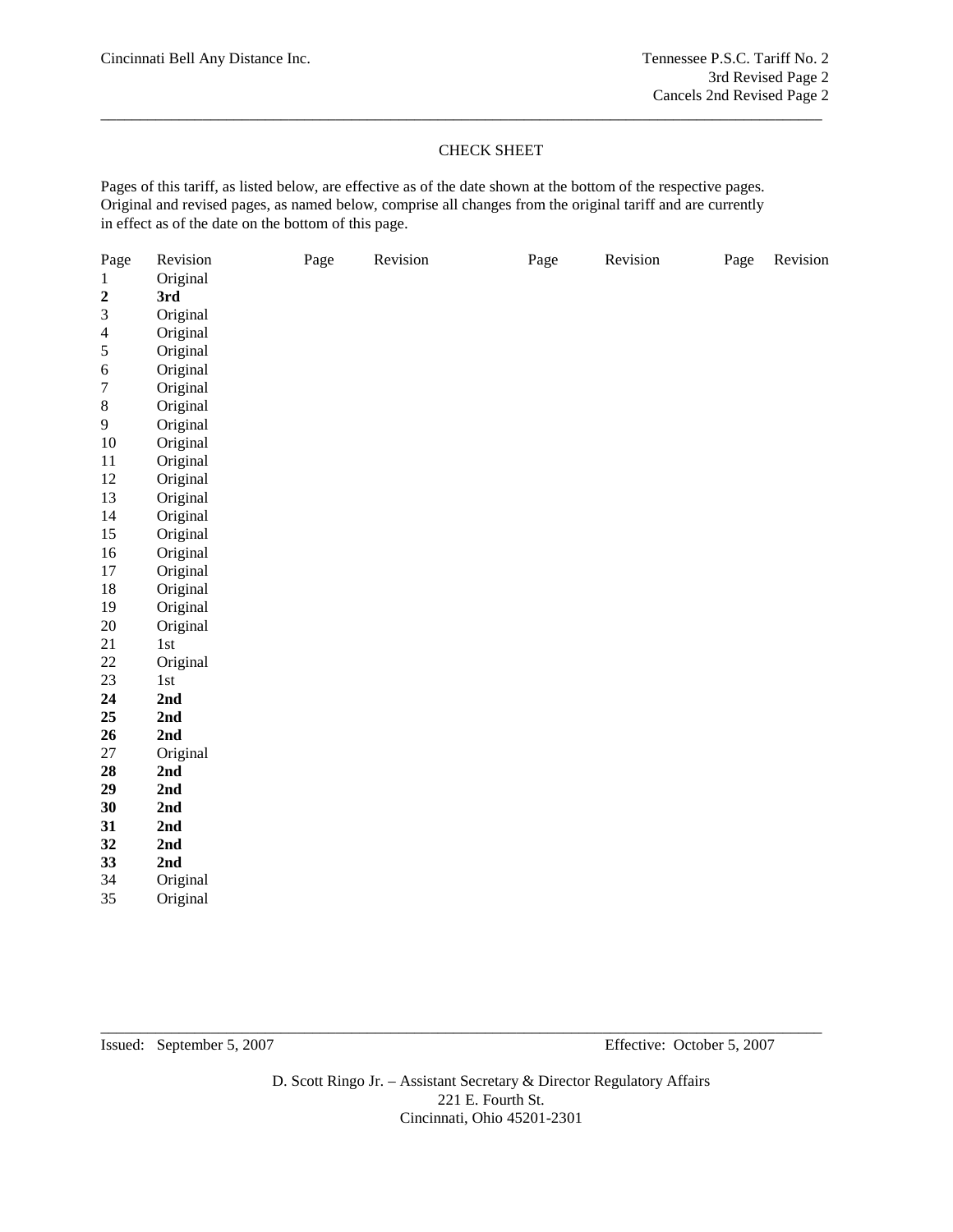# TABLE OF CONTENTS

| Issued: December 29, 2003 | Effective: March 22, 2004 |
|---------------------------|---------------------------|
|                           |                           |
|                           |                           |
|                           |                           |
|                           |                           |
|                           |                           |
|                           |                           |
|                           |                           |
|                           |                           |
|                           |                           |
|                           |                           |
|                           |                           |
|                           |                           |
|                           |                           |
|                           |                           |
|                           |                           |
|                           |                           |
|                           |                           |
|                           |                           |
|                           |                           |
|                           |                           |
|                           |                           |
|                           |                           |
|                           |                           |
|                           |                           |
|                           |                           |
|                           |                           |
|                           |                           |
|                           |                           |
|                           |                           |
|                           |                           |
|                           |                           |
|                           |                           |
|                           |                           |
|                           |                           |
|                           |                           |
|                           |                           |
|                           |                           |
|                           |                           |
|                           |                           |
|                           |                           |
|                           |                           |
|                           |                           |
|                           |                           |
|                           |                           |
|                           |                           |
|                           |                           |
|                           |                           |

Christopher J. Wilson, Vice President 201 E. Fourth St. Cincinnati, Ohio 45201-2301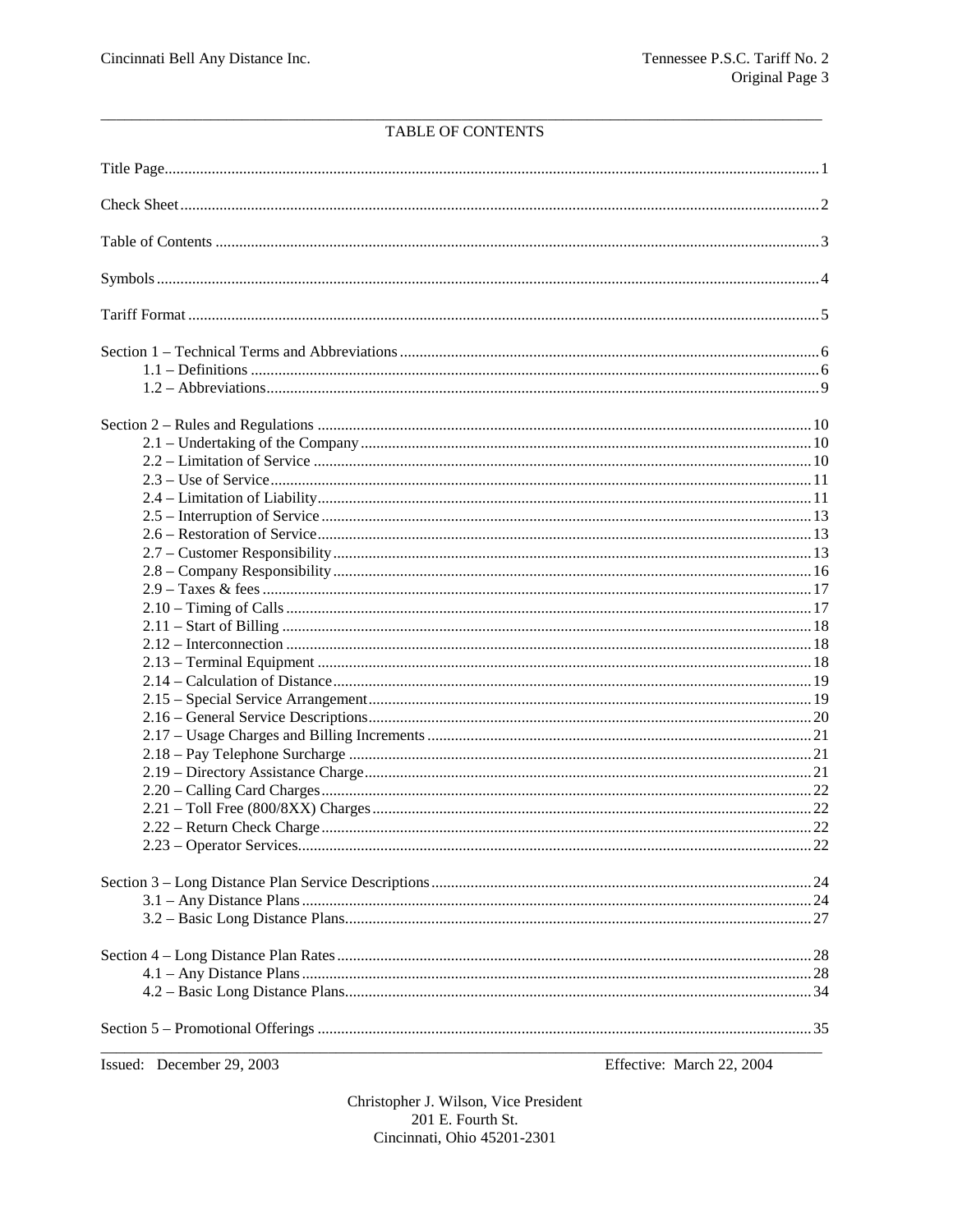# SYMBOLS

\_\_\_\_\_\_\_\_\_\_\_\_\_\_\_\_\_\_\_\_\_\_\_\_\_\_\_\_\_\_\_\_\_\_\_\_\_\_\_\_\_\_\_\_\_\_\_\_\_\_\_\_\_\_\_\_\_\_\_\_\_\_\_\_\_\_\_\_\_\_\_\_\_\_\_\_\_\_\_\_\_\_\_\_\_\_\_\_\_\_\_\_

The following are the only symbols used for the purposes indicated below:

- C Change in regulation or rate structure
- D Delete or discontinue
- I Increase in rate
- M Moved from another tariff location
- N New rate or regulation
- R Reduction in rate
- T Change in text or regulation but no change in rate or change

Christopher J. Wilson, Vice President 201 E. Fourth St. Cincinnati, Ohio 45201-2301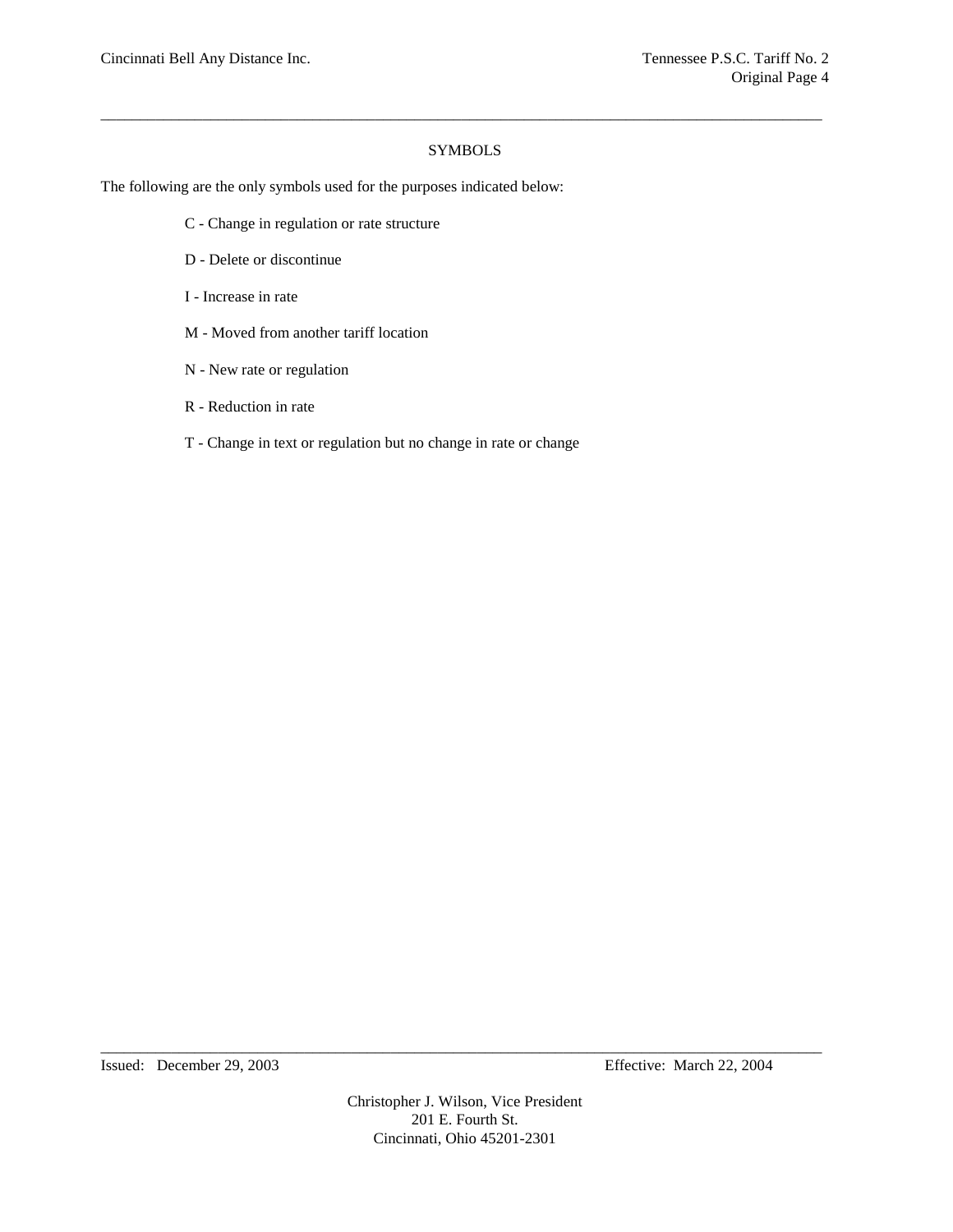# TARIFF FORMAT

\_\_\_\_\_\_\_\_\_\_\_\_\_\_\_\_\_\_\_\_\_\_\_\_\_\_\_\_\_\_\_\_\_\_\_\_\_\_\_\_\_\_\_\_\_\_\_\_\_\_\_\_\_\_\_\_\_\_\_\_\_\_\_\_\_\_\_\_\_\_\_\_\_\_\_\_\_\_\_\_\_\_\_\_\_\_\_\_\_\_\_\_

- A. Page Numbering Page numbers appear in the upper right corner of the page. Pages are numbered sequentially. However, new pages are occasionally added to the tariff. When a new page is added between pages existing pages with whole numbers, a decimal is added. For example, a new page added between pages 34 and 35 would be 34.1.
- B. Page Revision Numbers Revision numbers also appear in the upper right comer of each page. These numbers are used to determine the most current pace version on file with the Commission. For example, the 4th Revised Page 34 cancels the Original Page 34. Consult the check sheet for the page currently in effect.
- C. Paragraph Numbering Sequence There are nine levels of paragraph coding. Each level of coding is subservient to its next higher level:

2 2.1 2.1.1 2.1.1.A 2.1.1.A.1 2.1.1.A.1.(a) 2.1.1.A.1.(a).I 2.1.1.A.1.(a).I.(i)

D. Check Sheets - When a tariff filing is made with the Commission an updated check sheet accompanies the filing. The check sheet lists the pages contained in the tariff, with a cross reference to the current revision number. When new sheets are added, the check sheet is changed to reflect the revision. All revisions made in a given filing are designated by an asterisk (\*). There shall be no other symbols used on this sheet if these are the only changes made. The tariff user should refer to the latest check sheet to find out if a particular page is the most current on file with the Commission.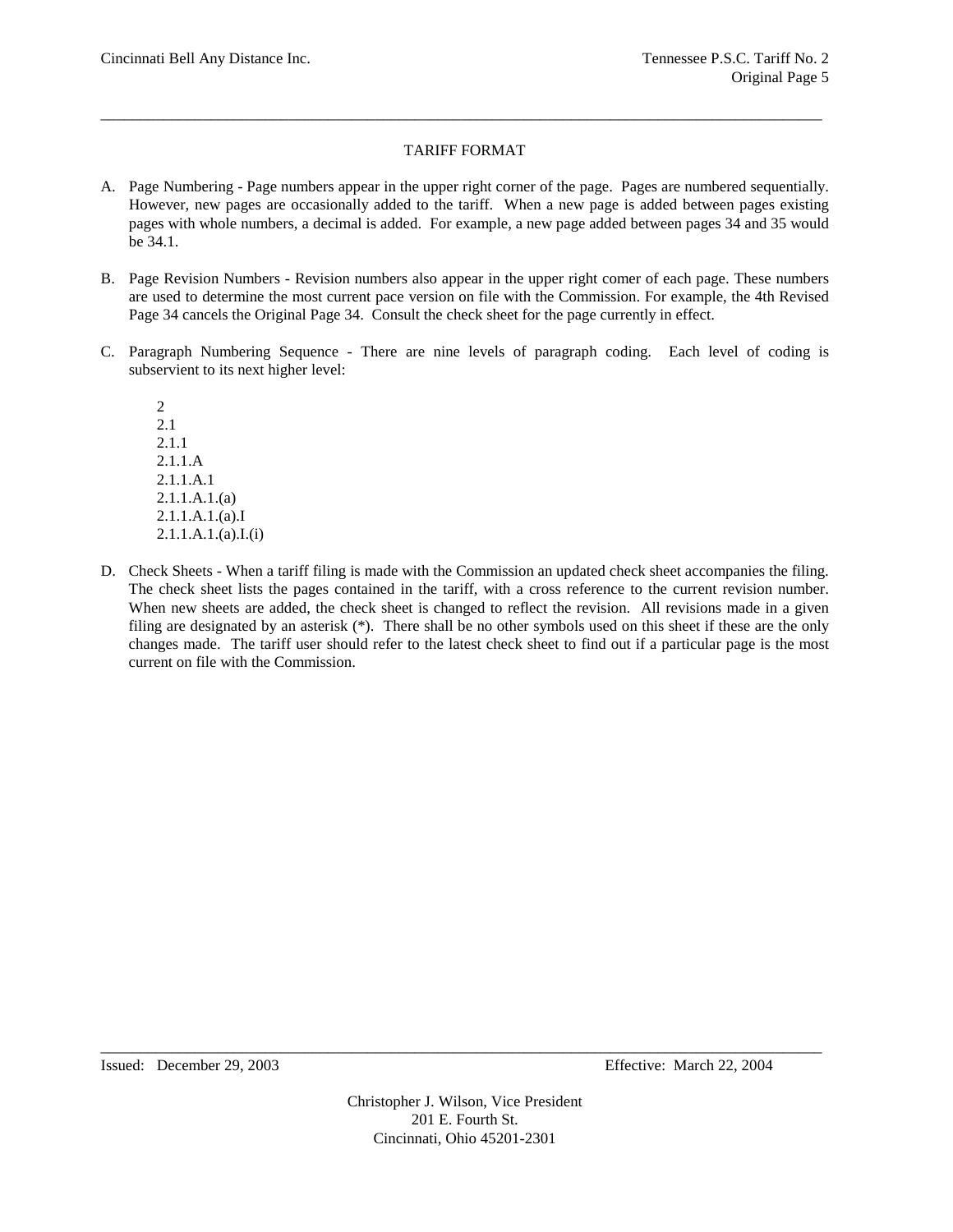# SECTION 1 - TECHNICAL TERMS AND ABBREVIATIONS

\_\_\_\_\_\_\_\_\_\_\_\_\_\_\_\_\_\_\_\_\_\_\_\_\_\_\_\_\_\_\_\_\_\_\_\_\_\_\_\_\_\_\_\_\_\_\_\_\_\_\_\_\_\_\_\_\_\_\_\_\_\_\_\_\_\_\_\_\_\_\_\_\_\_\_\_\_\_\_\_\_\_\_\_\_\_\_\_\_\_\_\_

### 1.1 Definitions

Application for Service - a standard order form which includes all pertinent billing, technical and other descriptive information which will enable the carrier to provide the communication service.

Authorization Code - a numerical code, one or more of which are assigned to a customer to enable a reseller to identify use of service on its account and to bill the customer accordingly for such service. Multiple authorization codes may be assigned to a customer to identify individual users or groups of users on its account.

Authorized User - a person, firm, corporation or other entity authorized by the customer to receive or send communications.

Automatic Dialing Device - an apparatus provided by the carrier which, when attached to customer's telephone equipment, dials the carrier's facilities, emits an authorization code, and forwards the called number to the carrier's facilities.

Bandwidth - the total frequency band allocated for a channel.

Busy Hour - the two consecutive half hours during which the greatest volume of traffic is handled.

Cancellation of Order - a customer-initiated request to discontinue processing a service order, either in part or in its entirety, prior to its completion.

Carrier - Cincinnati Bell Any Distance (CBAD) Inc., unless specifically stated otherwise.

Company – Cincinnati Bell Any Distance Inc., sometimes referred to as "carrier."

Completed Calls - calls answered at the distance end. If a customer is charged for an incomplete calls, the Company will issue a one minute credit upon the customer's request.

Custom Account Coding - key, legend or table created by the customer for a unique project or account numbers for its private use.

Customer - the person, firm, corporation or other entity that orders or uses service and is responsible for payment of the rates and charges under a contract or this tariff.

Customer Premises Equipment - communications equipment located at the customer's premises. Such equipment may be provided by the customer or by The Company.

Issued: December 29, 2003 Effective: March 22, 2004

Christopher J. Wilson, Vice President 201 E. Fourth St. Cincinnati, Ohio 45201-2301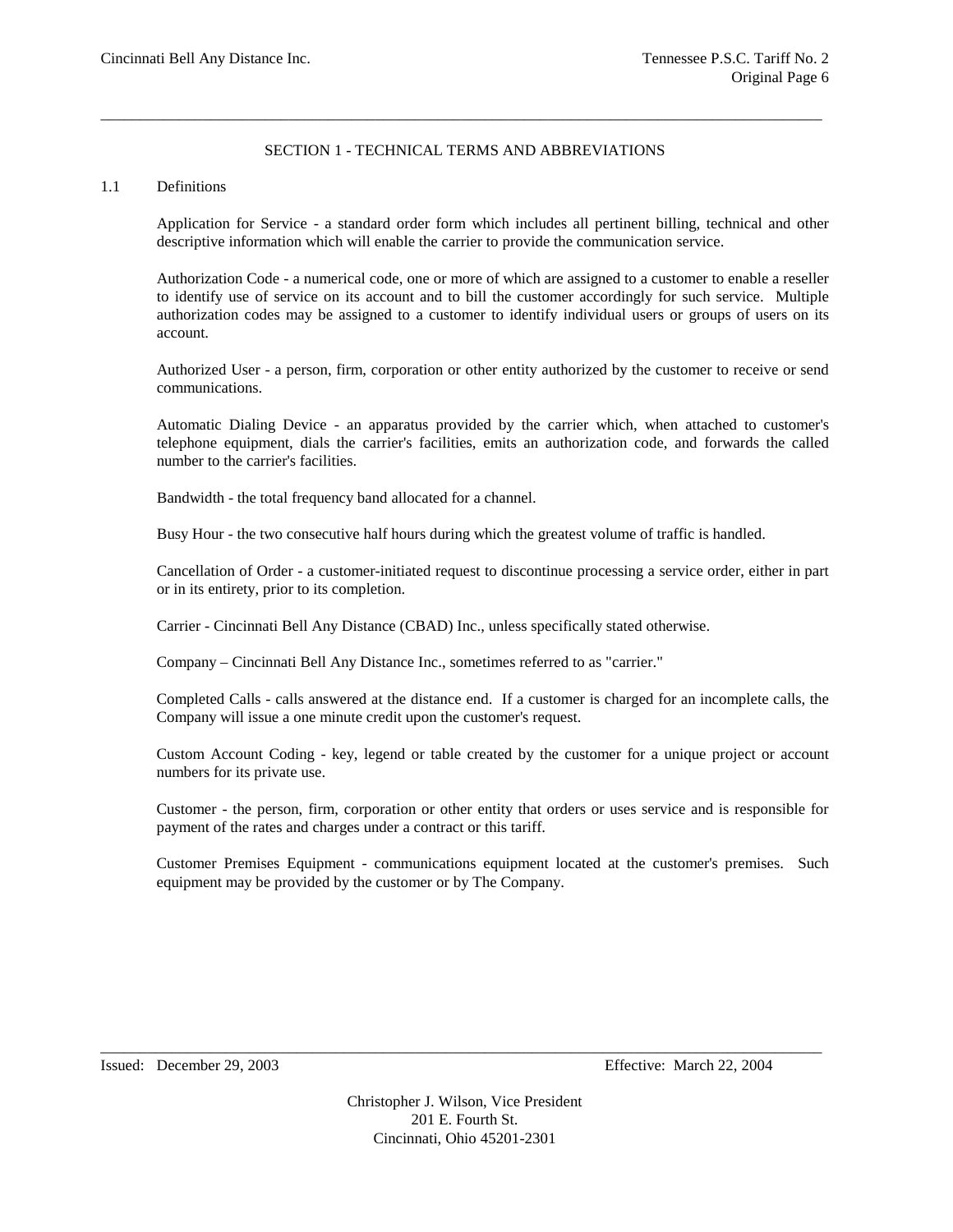# SECTION 1 - TECHNICAL TERMS AND ABBREVIATIONS (continued)

\_\_\_\_\_\_\_\_\_\_\_\_\_\_\_\_\_\_\_\_\_\_\_\_\_\_\_\_\_\_\_\_\_\_\_\_\_\_\_\_\_\_\_\_\_\_\_\_\_\_\_\_\_\_\_\_\_\_\_\_\_\_\_\_\_\_\_\_\_\_\_\_\_\_\_\_\_\_\_\_\_\_\_\_\_\_\_\_\_\_\_\_

#### 1.1 Definitions: (continued)

Day Rate Period - unless otherwise specified in this tariff, the Day Rate Period applies during the hours of 8:00 a.m. to, but not including 5:00 p.m., Monday through Friday.

Delinquent or Delinquency - an account for which a bill or payment agreement for services or equipment has not been paid in full on or before the due date. Amounts due and unpaid after the due date may be subject to a late payment charge.

Disconnect - to render inoperable or to disable circuitry thus preventing outgoing and incoming toll communications service.

Evening Rate Period - unless otherwise specified in this tariff, the Evening Rate Period applies during the hours of 5:00 p.m. to, but not including 11:00 p.m., Sunday through Friday.

Excessive Call Attempt - a customer attempt to call over the carrier's network using an invalid authorization code during a measured 15 minute period, within which 10 or more incomplete call attempts are made by the customer from the same customer line, and where those attempts do not complete because the customer has not used a valid authorization code.

Expedite - The best effort acceleration of the installation date in advance of commitment date provided by the Company.

Holidays - for the purposes of this tariff recognized holidays are New Year's Day, Memorial Day, Independence Day, Labor Day, Thanksgiving Day and Christmas Day.

Holiday Rate Period - the evening rate will apply to calls made on the Company recognized holidays, provided, however, the calls made on holidays during the Night/Weekend Rate Period shall be billed at the lower of the Evening Rate and the Night/Weekend Rate.

Interexchange Utility - a utility, resale carrier or other entity that provides intrastate telecommunications services and facilities between exchanges within the state, without regard to how such traffic is carried. A local exchange utility that provides exchange service may also be considered an interexchange utility.

Local Distribution Area - metropolitan locations served by the Company which have been defined by the local exchange telephone company as a local calling area under its local exchange tariff.

Issued: December 29, 2003 Effective: March 22, 2004

Christopher J. Wilson, Vice President 201 E. Fourth St. Cincinnati, Ohio 45201-2301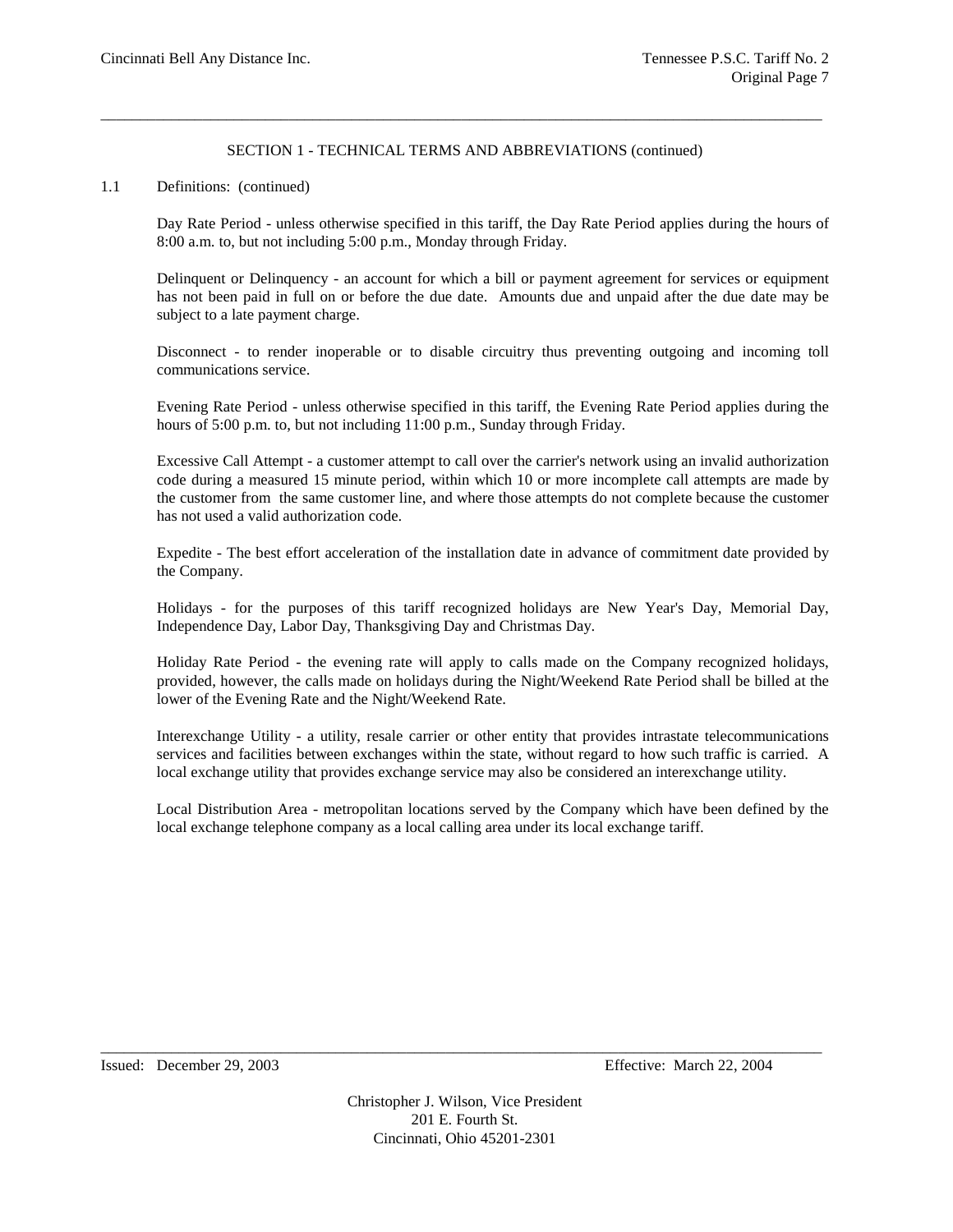# SECTION 1 - TECHNICAL TERMS AND ABBREVIATIONS (continued)

\_\_\_\_\_\_\_\_\_\_\_\_\_\_\_\_\_\_\_\_\_\_\_\_\_\_\_\_\_\_\_\_\_\_\_\_\_\_\_\_\_\_\_\_\_\_\_\_\_\_\_\_\_\_\_\_\_\_\_\_\_\_\_\_\_\_\_\_\_\_\_\_\_\_\_\_\_\_\_\_\_\_\_\_\_\_\_\_\_\_\_\_

### 1.1 Definitions: (continued)

Measured Use Service - the provision of long distance measured time communications telephone service to customers who access the carrier's services at its switching and call processing equipment by means of access facilities obtained from another carrier by the customer or otherwise provided at its own expense (the customer is responsible for arranging for the access line).

Message - a completed telephone call by a customer or end user.

Network Terminal - any location where the Company provides services described herein.

Night/Weekend Rate Period - unless otherwise specified in this tariff, the Night/Weekend Rate Period applies during the hours of 11:00 p.m. to, but not including 8:00 a.m., Monday through Friday; all day Saturday; and from 8:00 a.m. to, but not including 5:00 p.m. Sunday.

Normal Business Hours - the hours of 8:00 a.m. to 5:00 p.m., Monday through Friday, excluding holidays.

Physical Change - the modification of a circuit, dedicated access line, or port at the request of the customer requiring an actual material change.

Post-engineering - After provisioning of service elements.

Pre-engineering - Prior to provisioning of service elements.

Premises - the space occupied by an individual customer in a building, in adjoining buildings occupied entirely by that customer, or on contiguous property occupied by the customer separated only by a public thoroughfare, a railroad right of way or a natural barrier.

Rate - money, charge, fee or other recurring assessment billed to customers for services or equipment.

Suspension - temporary disconnection or impairment of service which disables either outgoing or incoming toll communications services provided by the Company.

Terminal Equipment - telephone instruments, including pay telephone equipment, the common equipment of large and small key and PBX systems and other devices and apparatus, and associated wiring, which are intended to be connected electrically, acoustically or inductively to the telecommunication system.

Toll Free Service - a service that provides long distance calling to a predesignated destination where charges are the responsibility of the call terminated party.

United States - the forty-eight contiguous United States and the District of Columbia.

Validated Account Codes - account codes that have restricted access.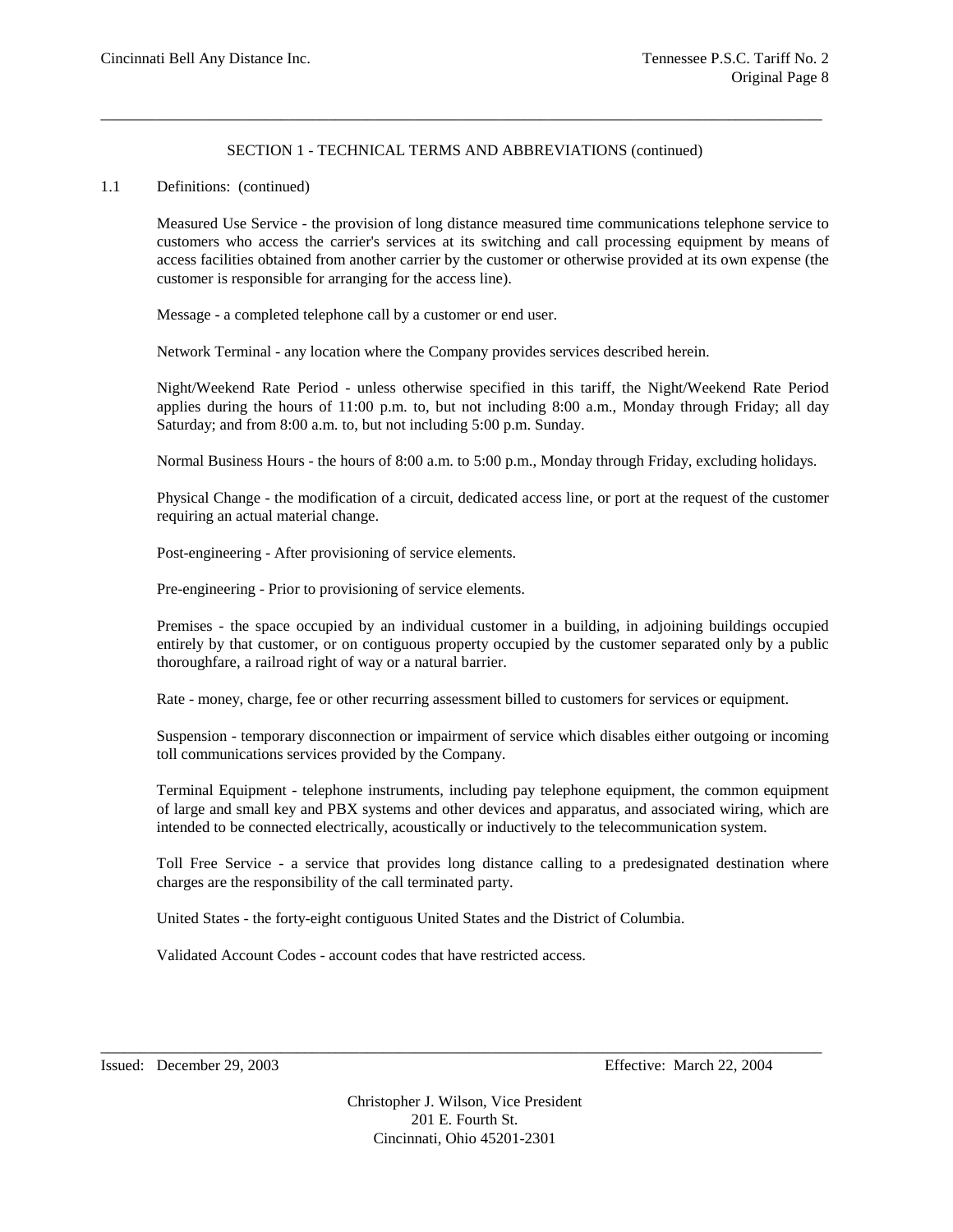# SECTION 1 - TECHNICAL TERMS AND ABBREVIATIONS (continued)

\_\_\_\_\_\_\_\_\_\_\_\_\_\_\_\_\_\_\_\_\_\_\_\_\_\_\_\_\_\_\_\_\_\_\_\_\_\_\_\_\_\_\_\_\_\_\_\_\_\_\_\_\_\_\_\_\_\_\_\_\_\_\_\_\_\_\_\_\_\_\_\_\_\_\_\_\_\_\_\_\_\_\_\_\_\_\_\_\_\_\_\_

- 1.2 Abbreviations:
	- CPE Customer Premises Equipment
	- LATA Local Access and Transport Area
	- LEC Local Exchange Carrier
	- MTS Message Telecommunications Service
	- PBX Private Branch Exchange
	- V&H Vertical and Horizontal Coordinates

Christopher J. Wilson, Vice President 201 E. Fourth St. Cincinnati, Ohio 45201-2301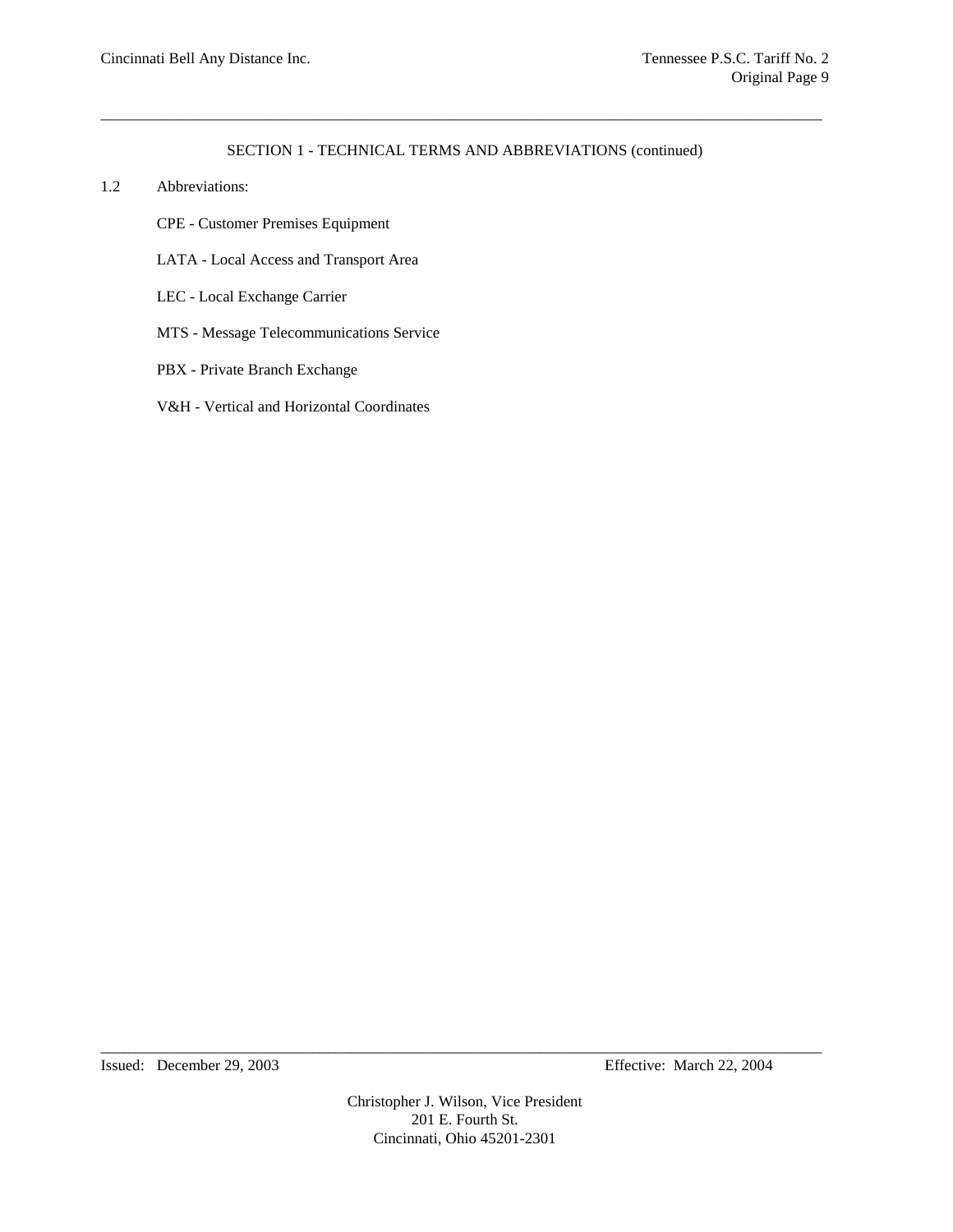# SECTION 2 - RULES AND REGULATIONS

\_\_\_\_\_\_\_\_\_\_\_\_\_\_\_\_\_\_\_\_\_\_\_\_\_\_\_\_\_\_\_\_\_\_\_\_\_\_\_\_\_\_\_\_\_\_\_\_\_\_\_\_\_\_\_\_\_\_\_\_\_\_\_\_\_\_\_\_\_\_\_\_\_\_\_\_\_\_\_\_\_\_\_\_\_\_\_\_\_\_\_\_

# 2.1 Undertaking of the Company

The Company provides long distance message telecommunications service to customers for their direct transmission of voice, data and other types of telecommunications.

Communications originate when the customer accesses the Company directly or through the facilities of another carrier via one or more access lines, equal access or on a dial-up basis. The Company may act as the customer's agent for ordering access connection facilities provided by other carriers or entities when authorized by the customer, to allow connection of a customer's location to the Company's network. The customer shall be responsible for all charges due for such service arrangements.

The Company's services are provided on a monthly basis, unless otherwise stated in this tariff. Services are available twenty-four (24) hours per day, seven (7) days per week.

### 2.2 Limitations on Service

- 2.2.1 Service is offered subject to the availability of the necessary facilities and/or equipment and subject to the provisions of this tariff.
- 2.2.2 The Company reserves the right to discontinue furnishing service upon written notice, when necessitated by conditions beyond its control or when the customer is using the service in violation of the provisions of this tariff or in violation of the law.
- 2.2.3 To the extent that any conflict arises between the terms and conditions of a service agreement or other contract and the terms and conditions of this tariff, the tariff shall prevail.
- 2.2.4 Title to all equipment provided by the Company under this tariff remains with the Company.
- 2.2.5 The customer may not transfer or assign the use of service provided under this tariff except with the prior written consent of the Company. Such transfer or assignment shall only apply where there is no interruption in the use or location of the service, and all regulations and conditions contained in this tariff, as well as all conditions for service, shall apply to all such permitted assignees or transferees.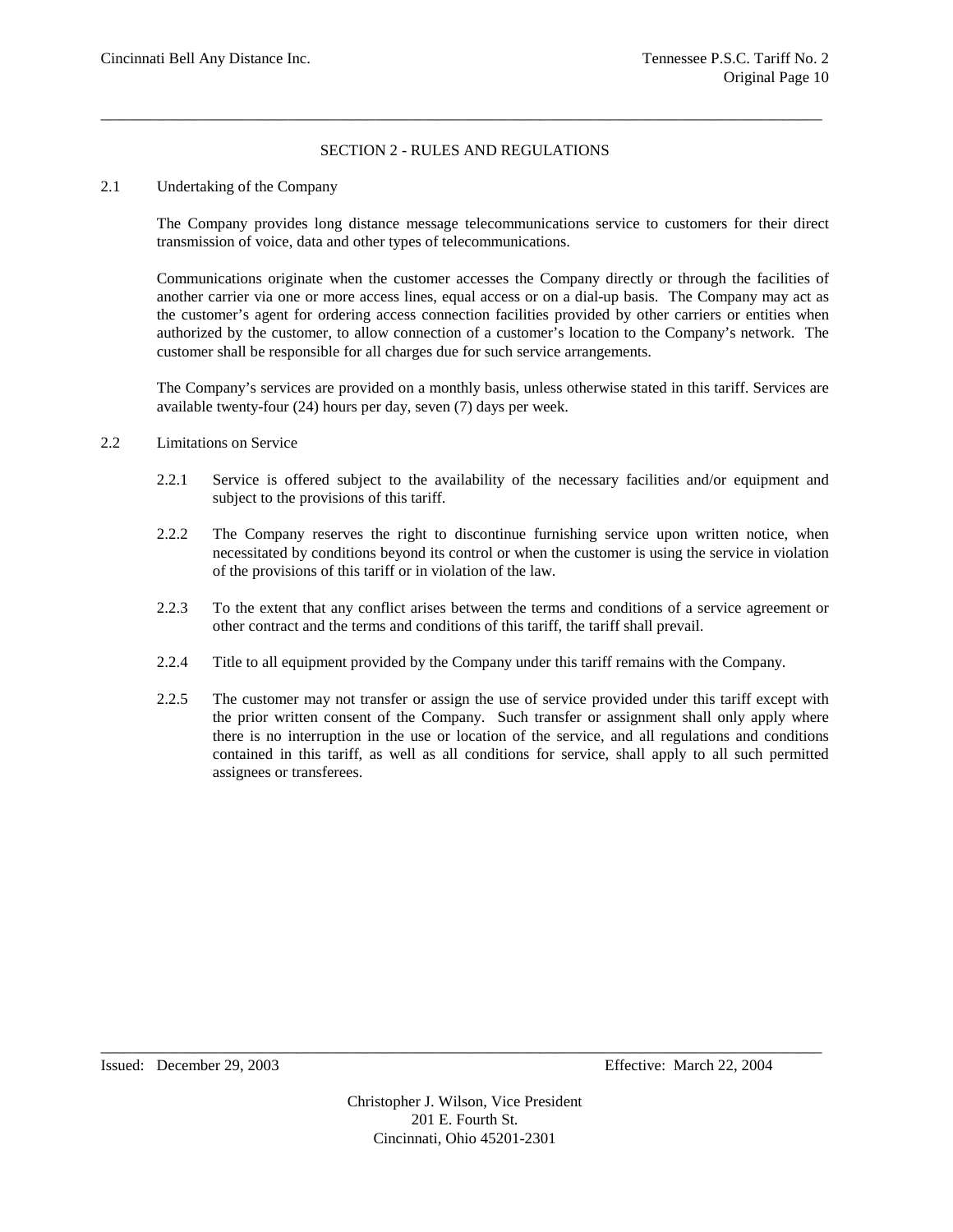\_\_\_\_\_\_\_\_\_\_\_\_\_\_\_\_\_\_\_\_\_\_\_\_\_\_\_\_\_\_\_\_\_\_\_\_\_\_\_\_\_\_\_\_\_\_\_\_\_\_\_\_\_\_\_\_\_\_\_\_\_\_\_\_\_\_\_\_\_\_\_\_\_\_\_\_\_\_\_\_\_\_\_\_\_\_\_\_\_\_\_\_

- 2.2 Limitations on Service (continued)
	- 2.2.6 Customer may request Carrier to assign one or more sub-accounts for billing purposes, and to direct sub-account invoices to customer's affiliates or other designated entities for payment. Such requests shall not affect the liability of the customer, who shall remain solely liable to the Company for payment of all invoices for service requested and obtained by customer, whether invoiced by the Company to the customer, the customer's affiliates, or other designated entities.
- 2.3 Use of Service

Service may not be used for any unlawful purposes or for any purpose for which any payment or other compensation is received by the customer, except where the customer is a duly authorized and regulated common carrier.

- 2.4 Limitation of Liability
	- 2.4.1 In view of the fact that the customer has exclusive control of its communications over the facilities furnished by the Company, and other uses for which facilities may be furnished by the Company, and because of the unavoidableness of errors incident to the services and to the use of such facilities of the Company, the services and facilities furnished by the Company are subject to the regulations and limitations specified herein.
	- 2.4.2 The Company's failure to provide or maintain facilities under this tariff shall be excused by labor difficulties, governmental orders, civil commotions, acts of God and other circumstances beyond the Company's reasonable control, subject to the interruption allowance provisions under this tariff.
	- 2.4.3 Defacement of premises No liability shall attach to the Company by reason of any defacement or damage to the customer's premises resulting from the existence of the Company's equipment or facilities on such premises, or by the installation or removal thereof, when such defacement or damage is not the result of the negligence of the Company or its employees.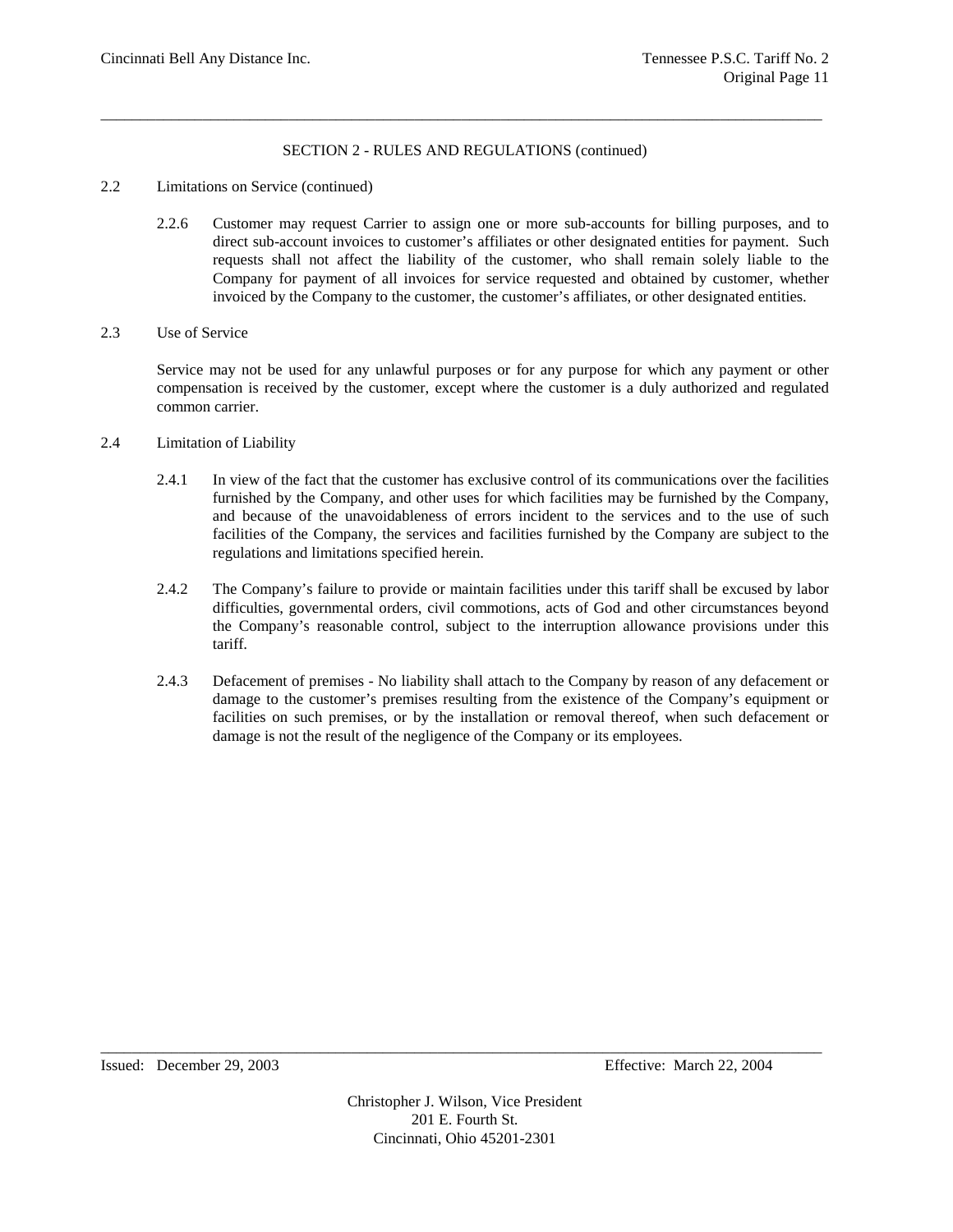\_\_\_\_\_\_\_\_\_\_\_\_\_\_\_\_\_\_\_\_\_\_\_\_\_\_\_\_\_\_\_\_\_\_\_\_\_\_\_\_\_\_\_\_\_\_\_\_\_\_\_\_\_\_\_\_\_\_\_\_\_\_\_\_\_\_\_\_\_\_\_\_\_\_\_\_\_\_\_\_\_\_\_\_\_\_\_\_\_\_\_\_

- 2.4 Limitations of Liability (continued)
	- 2.4.4 Indemnification The Company's liability, if any, for its gross negligence or willful misconduct is not limited by this tariff. With respect to any other claim or suit by a customer or by any others, the customer indemnifies and saves harmless the Company against claims, losses or suits for injury to or death of any person, or damage to any property which arises from the use, placement or presence of the Company's equipment, facilities and associated wiring of the customer's premises and further the customer indemnifies and saves harmless the Company against claims for libel, slander, invasion of privacy or the infringement of copyright arising directly or indirectly from the material transmitted over the facilities of the Company or the use thereof by the customer; against claims for infringement of patents arising from combining with or using in connection with, facilities furnished by the Company and apparatus, equipment and systems provided by the customer; and against all other claims arising out of any act or omission of the customer in connection with the services or facilities provided by the Company. No agents or employees of other carriers shall be deemed to be agents or employees of the Company.
	- 2.4.5 The Company's liability, if any, for its gross negligence or willful misconduct is not limited by this tariff. With respect to any other claim or suit, by a customer or any others, for damages arising out of mistakes, omissions, interruptions, delays or errors, or defects in transmission occurring in the course of furnishing service hereunder, the Company's liability, if any, shall not exceed an amount equivalent to the proportionate charge to the customer for the period of service during which such mistake, omission, interruption, delay, error, or defect in transmission or service occurs and continues. This liability shall be in addition to any amounts that may otherwise be due to the customer under this tariff as an allowance for interruptions. However, any such mistakes, omission, interruptions, delays, errors, or defects in transmission or service which are caused or contributed to by the negligence or willful act of the customer, or authorized user, or joint user, or which arise from the use of customer provided facilities or equipment shall not result in the imposition of any liability whatsoever upon the Company.
	- 2.4.6 The Company shall not be liable for any damages, including usage charges, that the customer may incur as a result of the unauthorized use of authorization codes or communications equipment. The unauthorized use of communications equipment includes, but is not limited to, the placement of calls from the customer's premises, and the placement of calls through equipment controlled and/or provided by the customer, that are transmitted over the Company's network without the authorization of the customer. The customer shall be fully liable for all such usage charges.

Issued: December 29, 2003 Effective: March 22, 2004

Christopher J. Wilson, Vice President 201 E. Fourth St. Cincinnati, Ohio 45201-2301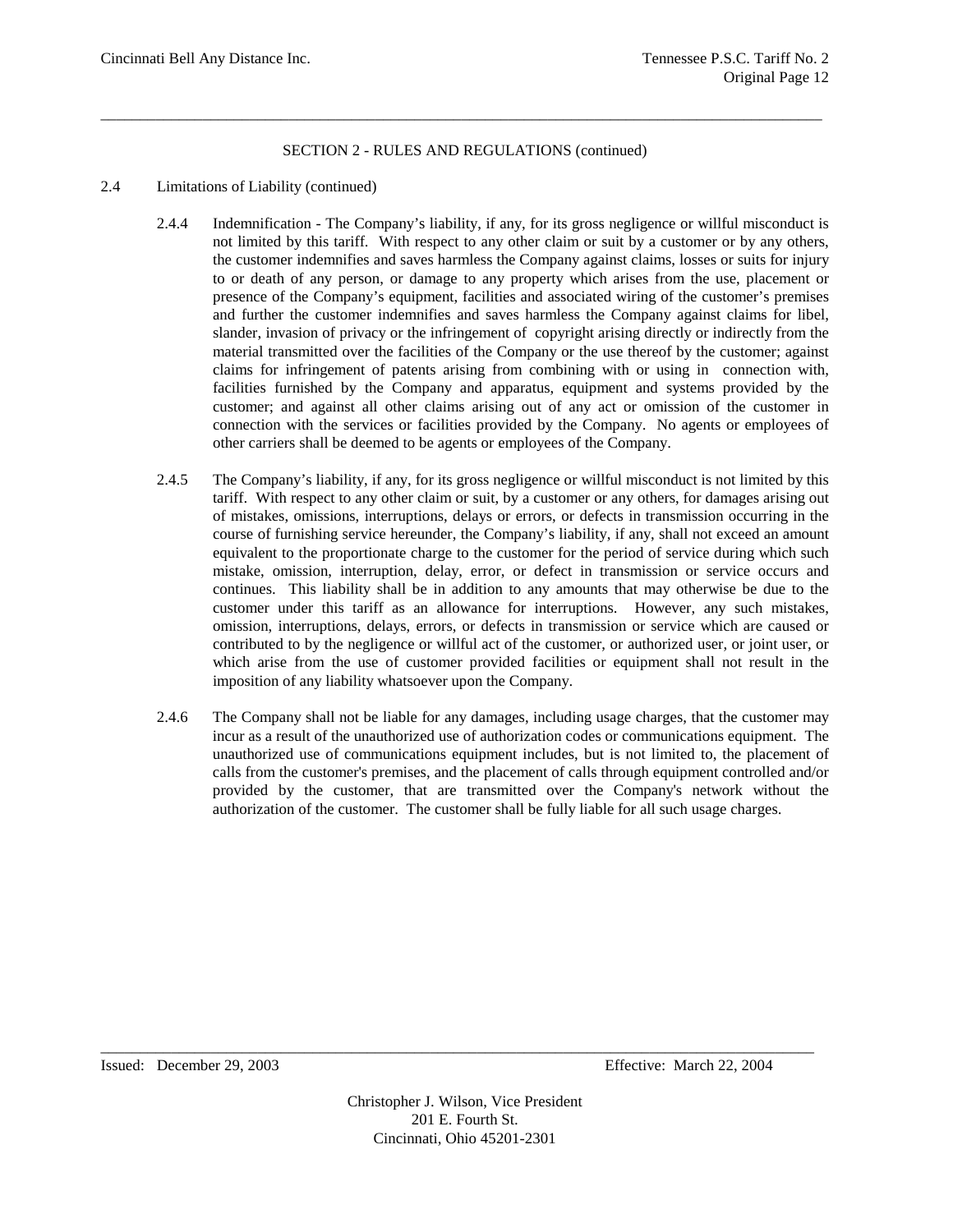\_\_\_\_\_\_\_\_\_\_\_\_\_\_\_\_\_\_\_\_\_\_\_\_\_\_\_\_\_\_\_\_\_\_\_\_\_\_\_\_\_\_\_\_\_\_\_\_\_\_\_\_\_\_\_\_\_\_\_\_\_\_\_\_\_\_\_\_\_\_\_\_\_\_\_\_\_\_\_\_\_\_\_\_\_\_\_\_\_\_\_\_

### 2.5 Interruption of Service

- 2.5.1 If a customer's service is interrupted other than by the negligence or willful act of the customer, and it remains out of order for eight normal working hours or longer after access to the premises is made available and after being reported to be out of order, appropriate adjustments or refunds shall be made to the customer. The amount of adjustment or refund shall be determined on the basis of the known period of interruption; generally beginning from the time the service interruption is first reported. The refund to the customer shall be a pro rata part of the monthly recurring charges (but not for per minute or per call charges) for the period of days and that portion of the service facilities rendered useless or inoperative. The refund may be accomplished by a credit on a subsequent bill for the service.
- 2.5.2 A credit allowance for interruptions of service which are not due to the Company's testing or adjusting, to the negligence of the customer, or to the failure of the channels, equipment, and/or communications systems provided by the customer, are subject to the general liability provisions set forth herein. It shall be the obligation of the customer to notify the carrier of any interruption in service. Before giving such notice, the customer shall ascertain that the trouble is not being caused by any action or omission by or within the customer's control and is not in wiring or equipment connected to the carrier terminal.
- 2.6 Restoration of Service

The use and restoration of service in emergencies shall be in accordance with the Part 64, Sub-part D of the Federal Communications Commission's rules and Regulations which specifies the priority system for such activities.

- 2.7 Customer Responsibility
	- 2.7.1 All customers assume general responsibilities in connection with the provisions and use of the Company's service. When facilities, equipment and/or communication systems provided by others are connected to the Company's facilities, the customer assumes additional responsibilities. All customers are responsible for the following:
		- A. The customer is responsible for placing orders for service, paying all charges for service rendered by the Company and complying with all of the Company's regulations governing the service. The customer is also responsible for assuring that its users comply with regulations.
		- B. When placing an order for service, the customer must provide:
			- 1. The names and addresses of the persons responsible for the payment of service charges, and
			- 2. The names, telephone numbers, and addresses of the customer contact persons.

Christopher J. Wilson, Vice President 201 E. Fourth St. Cincinnati, Ohio 45201-2301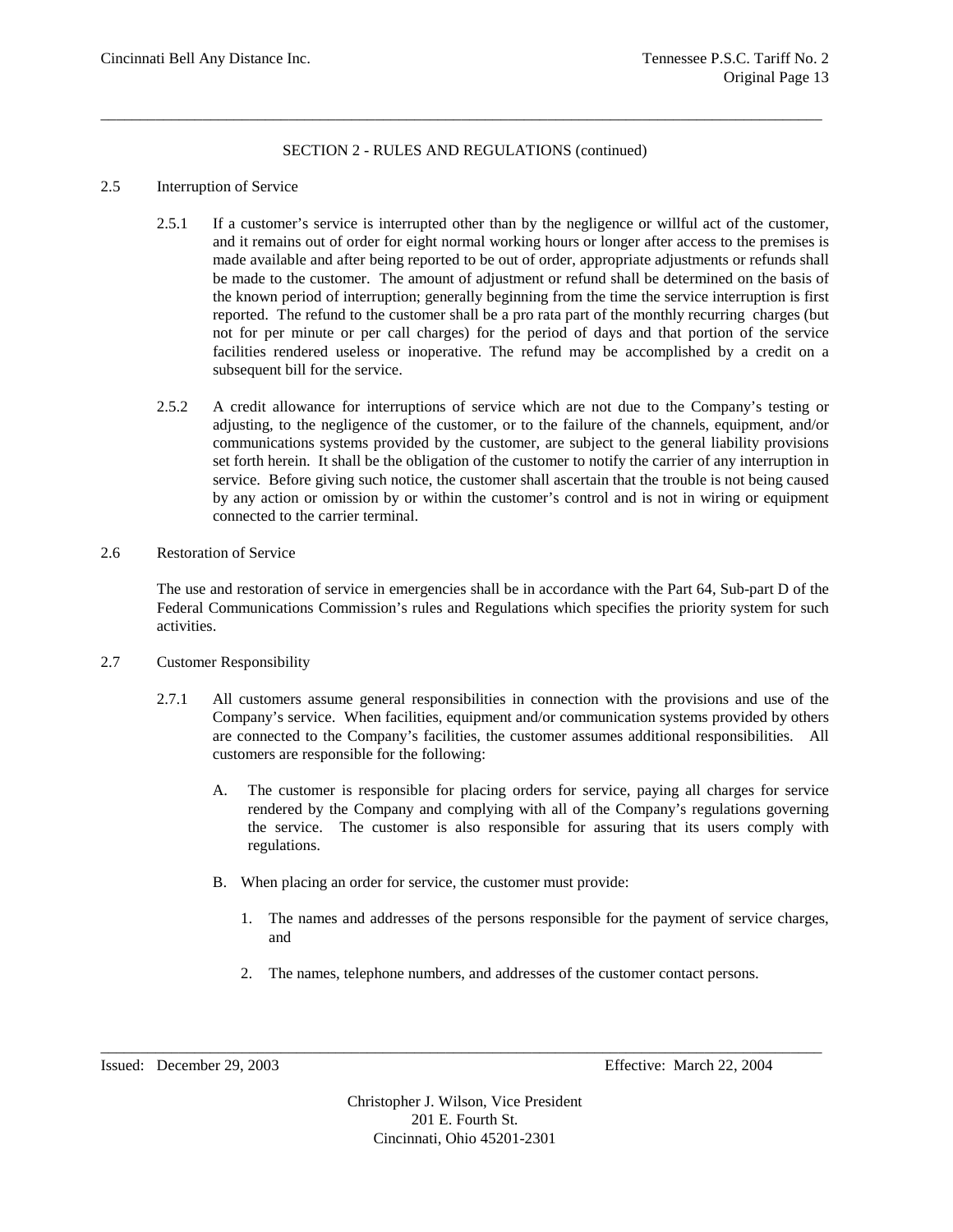\_\_\_\_\_\_\_\_\_\_\_\_\_\_\_\_\_\_\_\_\_\_\_\_\_\_\_\_\_\_\_\_\_\_\_\_\_\_\_\_\_\_\_\_\_\_\_\_\_\_\_\_\_\_\_\_\_\_\_\_\_\_\_\_\_\_\_\_\_\_\_\_\_\_\_\_\_\_\_\_\_\_\_\_\_\_\_\_\_\_\_\_

#### 2.7 Customer Responsibility (continued)

- 2.7.1 (continued)
	- C. The customer must pay the Company for the replacement or repair of the Company's equipment when the damage results from:
		- 1. The negligence or willful act of the customer or user;
		- 2. Improper use of service; and
		- 3. Any use equipment or service provided by others.
	- D. After receipt of payment for the damages, the Company will cooperate with the customer in prosecuting a claim against any third party causing damage.
- 2.7.2 Upon reasonable notice, the equipment provided by the Company shall be made available for such tests and adjustments as may be necessary to maintain them in satisfactory condition. No interruption allowance will be granted for the time during which such tests and adjustments are made.
- 2.7.3 Credit Allowance

Credit for failure of service or equipment will be allowed only when failure is caused by or occurs in equipment owned, provided and billed for, by the Company.

- A. Credit allowances for failure of service or equipment starts when the customer notifies the Company of the failure or when the Company becomes aware of the failure and ceases when the operation has been restored and an attempt has been made to notify the customer.
- B. The customer shall notify the Company of failures of service or equipment and make reasonable attempts to ascertain that the failure is not caused by the customer or in wiring or equipment connected to the terminal.
- C. Only those portions of the service or equipment operation disabled will be credited. No credit allowances will be made for:
	- 1. Interruptions of service resulting from the Company performing routine maintenance;
	- 2. Interruptions of service for implementation of a customer order for a change in the service;
	- 3. Interruption caused by the negligence of the customer or an authorized user;
	- 4. Interruptions of service because of the failure of service or equipment due to the customer or authorized user provided facilities.

Issued: December 29, 2003 Effective: March 22, 2004

Christopher J. Wilson, Vice President 201 E. Fourth St. Cincinnati, Ohio 45201-2301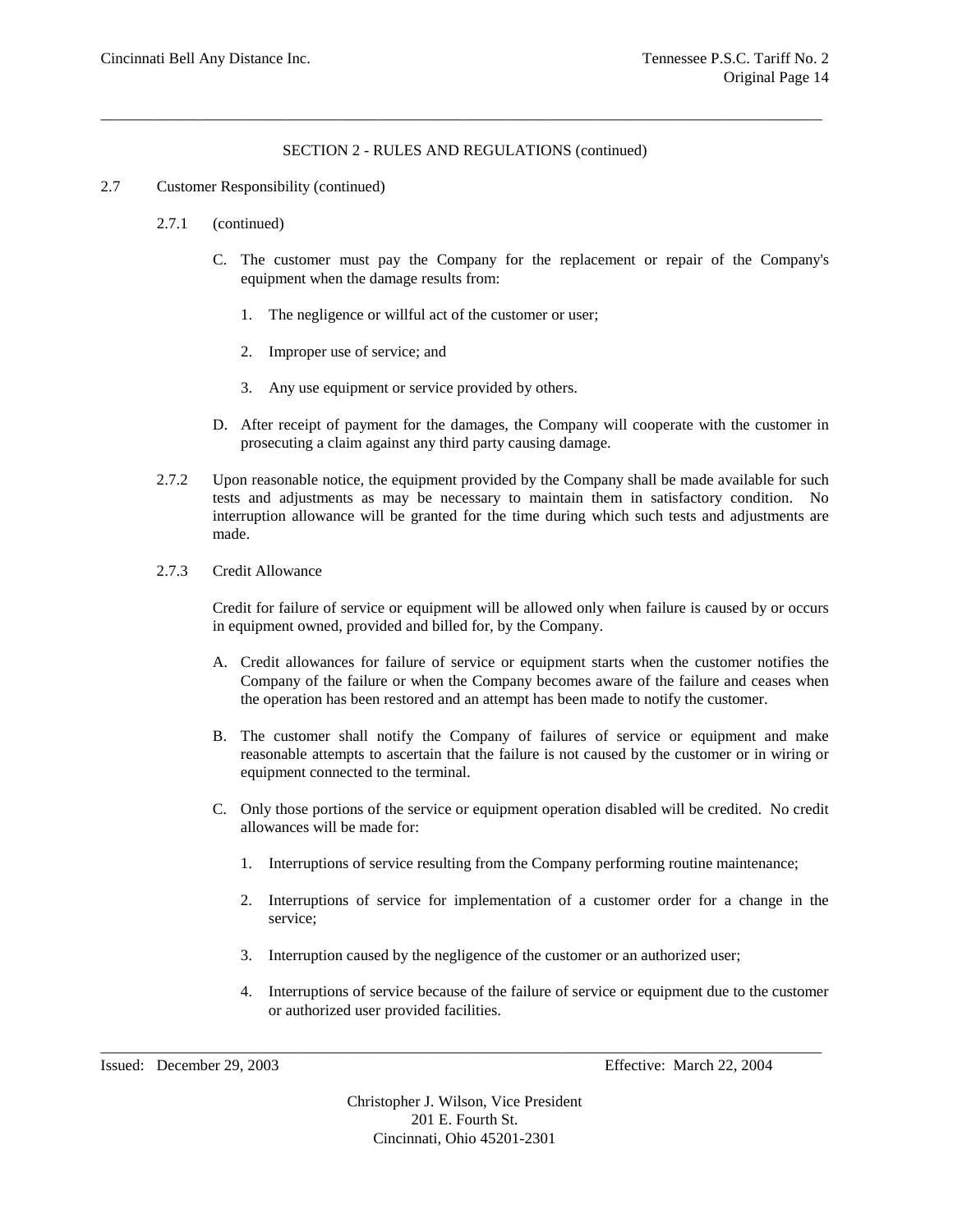\_\_\_\_\_\_\_\_\_\_\_\_\_\_\_\_\_\_\_\_\_\_\_\_\_\_\_\_\_\_\_\_\_\_\_\_\_\_\_\_\_\_\_\_\_\_\_\_\_\_\_\_\_\_\_\_\_\_\_\_\_\_\_\_\_\_\_\_\_\_\_\_\_\_\_\_\_\_\_\_\_\_\_\_\_\_\_\_\_\_\_\_

# 2.7 Customer Responsibility (continued)

2.7.4 Cancellation by Customer

If a customer orders services requiring special equipment and/or facilities dedicated to the customer's use and then cancels its order before the service begins, before a completion of the minimum period mutually agreed upon by the customer and the Company, a charge will be made to the customer for the non-recoverable portions of expenditures or liabilities incurred expressly on behalf of the customer by the Company and not fully reimbursed by installation and monthly charges. If, based on such an order, any construction has either begun or been completed, but no such services provided, the non-recoverable cost of such construction shall be borne by the customer.

2.7.5 Payment and Charges for Services

Charges for service are applied on a recurring and nonrecurring basis. Service is provided and billed on a monthly basis. Service continues to be provided until the customer requests disconnection, or until canceled by the Company pursuant to this tariff.

A. Payment of Charges

Payment will be due upon receipt of the statement. A payment is considered delinquent thirty (30) days after rendition of the bill. A bill is considered rendered when deposited in the U.S. Mail for delivery to customer's last known address. A late payment charge of 1.5% applies to all overdue balances.

- 1. The customer is responsible for payment of all charges for service furnished to the customer. Charges based on actual usage during a month will be billed monthly in arrears. All fixed monthly and nonrecurring charges for services ordered will be billed monthly in advance.
- 2. Service may be denied or discontinued by the Company for non-payment of past due or delinquent amounts due the Company. Restoration of service will be subject to all applicable installation charges. Disconnection may not occur before thirty (30) days from invoice and the Company must give five (5) days written notice before any disconnection can occur.

# 2.7.6 Application of Rates

The rates for service are those in effect for the period that service is furnished.

2.7.7 Deposits

The Company does not collect deposits.

Christopher J. Wilson, Vice President 201 E. Fourth St. Cincinnati, Ohio 45201-2301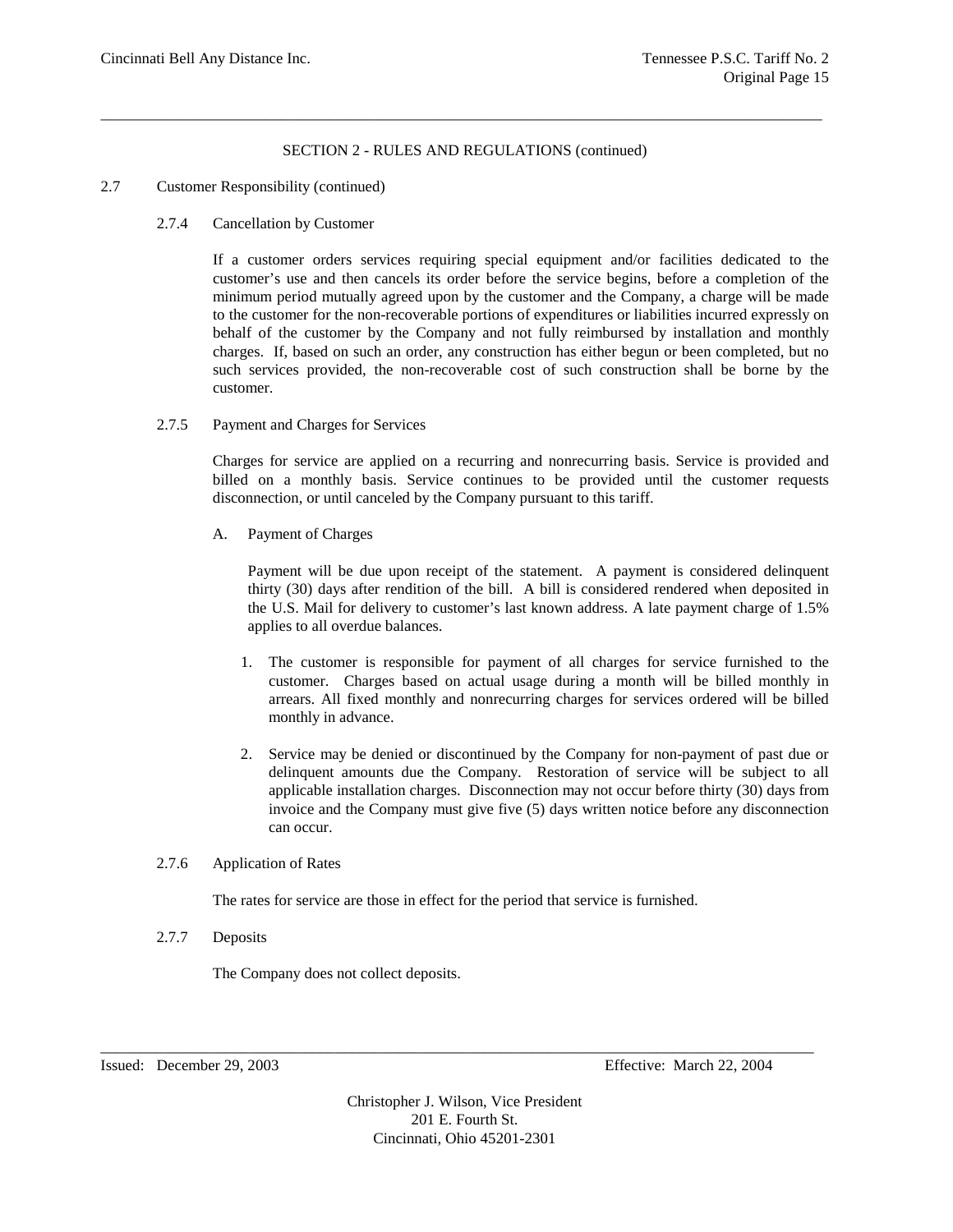\_\_\_\_\_\_\_\_\_\_\_\_\_\_\_\_\_\_\_\_\_\_\_\_\_\_\_\_\_\_\_\_\_\_\_\_\_\_\_\_\_\_\_\_\_\_\_\_\_\_\_\_\_\_\_\_\_\_\_\_\_\_\_\_\_\_\_\_\_\_\_\_\_\_\_\_\_\_\_\_\_\_\_\_\_\_\_\_\_\_\_\_

# 2.8 Company Responsibility

2.8.1 Calculation of Credit Allowance

Under the limitations of section 2.7.3, when service is interrupted the credit allowance will be computed on the following basis.

- A. No credit shall be allowed for an interruption of less than two hours.
- B. The customer shall be credited for an interruption of two hours or major fraction thereof that the interruption continues.
- C. Where there has been an outage, and a minimum usage charge applies, and the customer fails to meet the minimum usage, a credit shall be applied against that minimum. The credit shall equal 1/360th of the monthly minimum charges associated with the portion of service disabled for each period of two hours or major fraction thereof that the interruption continues.
- 2.8.2 Cancellation of Credit

When the company cancels a service a final bill will be issued for any unbilled usage and monthly recurring fees. If the customer does not have any unbilled usage a credit will be issued for any monthly recurring fees billed in advance. This credit will be issued to the customer or applied against the balance remaining on the customer's account.

2.8.3 Disconnection of Service by the Company

Upon five (5) days written notice, the Company may discontinue service or cancel an application for service without incurring any liability for any of the following reasons:

- A. Non-payment of any sum due to the Company for service for more than thirty days beyond the date of rendition of the bill for such service;
- B. Violation of any regulation governing the service under this tariff;
- C. Violation of any law, rule, or regulation of an government authority having jurisdiction over the service; or
- D. The Company is prohibited from furnishing services by order of a court or other government authority having jurisdiction.
- E. Customer uses equipment is such a manner as to adversely affect the Company's equipment or service to others.

Issued: December 29, 2003 Effective: March 22, 2004

Christopher J. Wilson, Vice President 201 E. Fourth St. Cincinnati, Ohio 45201-2301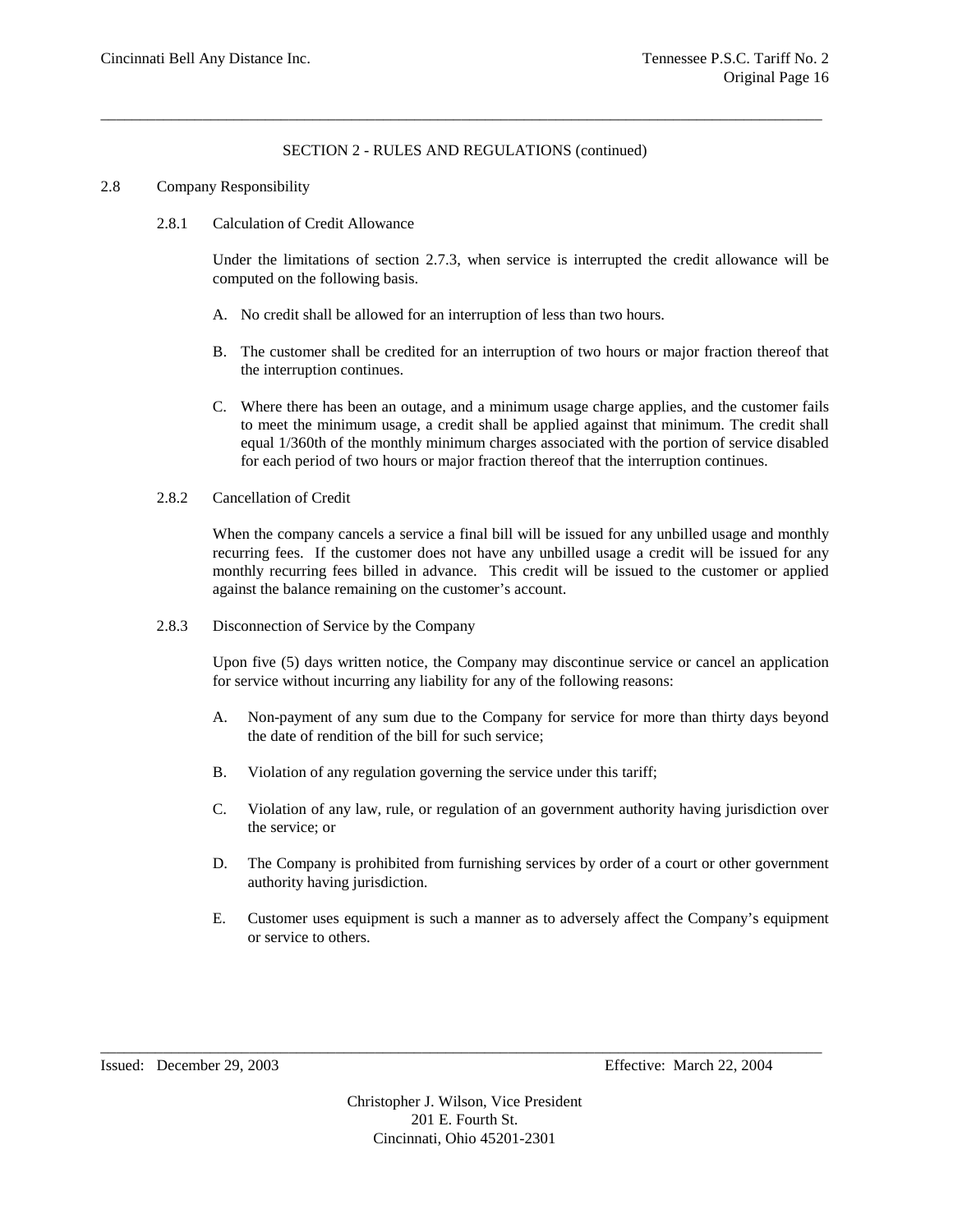\_\_\_\_\_\_\_\_\_\_\_\_\_\_\_\_\_\_\_\_\_\_\_\_\_\_\_\_\_\_\_\_\_\_\_\_\_\_\_\_\_\_\_\_\_\_\_\_\_\_\_\_\_\_\_\_\_\_\_\_\_\_\_\_\_\_\_\_\_\_\_\_\_\_\_\_\_\_\_\_\_\_\_\_\_\_\_\_\_\_\_\_

# 2.8 Company Responsibility (continued)

### 2.8.4 Fractional Charges

Charges for a fractional part of a month (which follows a full month) are calculated by counting the number of days remaining in the billing period after service is furnished or has been discontinued. The numbers of days remaining in the billing period are counted starting with the day after the service was furnished or discontinued. Divide that figure by thirty days. The resultant fraction is then multiplied by the monthly charge to arrive at the fractional monthly charge.

#### 2.9 Taxes and Fees

- 2.9.1 All state and local taxes (e.g., gross receipts tax, sales tax, municipal utilities tax) are not included in the rates under this tariff, but shall be listed as separate line items on the customer's bill.
- 2.9.2 To the extent that a municipality, other political subdivision or local agency of government, or commission imposes and collects from the Company a gross receipts tax, occupation tax, license tax, permit fee, franchise fee, or regulatory fee, such taxes and fees shall, as allowed by law, be billed pro rata to the customer receiving service from the Company within the territorial limits of such municipality, other political subdivision or local agency of government.
- 2.9.3 Service shall not be subject to taxes for a given taxing jurisdiction if the customer provides the Company with written verification, acceptable to the Company and to the relevant taxing jurisdiction, that the customer has been granted a tax exemption.
- 2.9.4 The Company may adjust its rates or impose additional rates on its customer to recover amounts it is required by governmental or quasi-governmental authorities to collect from or pay to others. The Company may also adjust its rates or impose additional rates to cover the administrative cost of collecting such charges or paying compensation to other entities. Examples of such programs include, but are not limited to, the Universal Service Fund (USF) and compensation to pay telephone service providers for the use of their pay telephones to access the Company's services.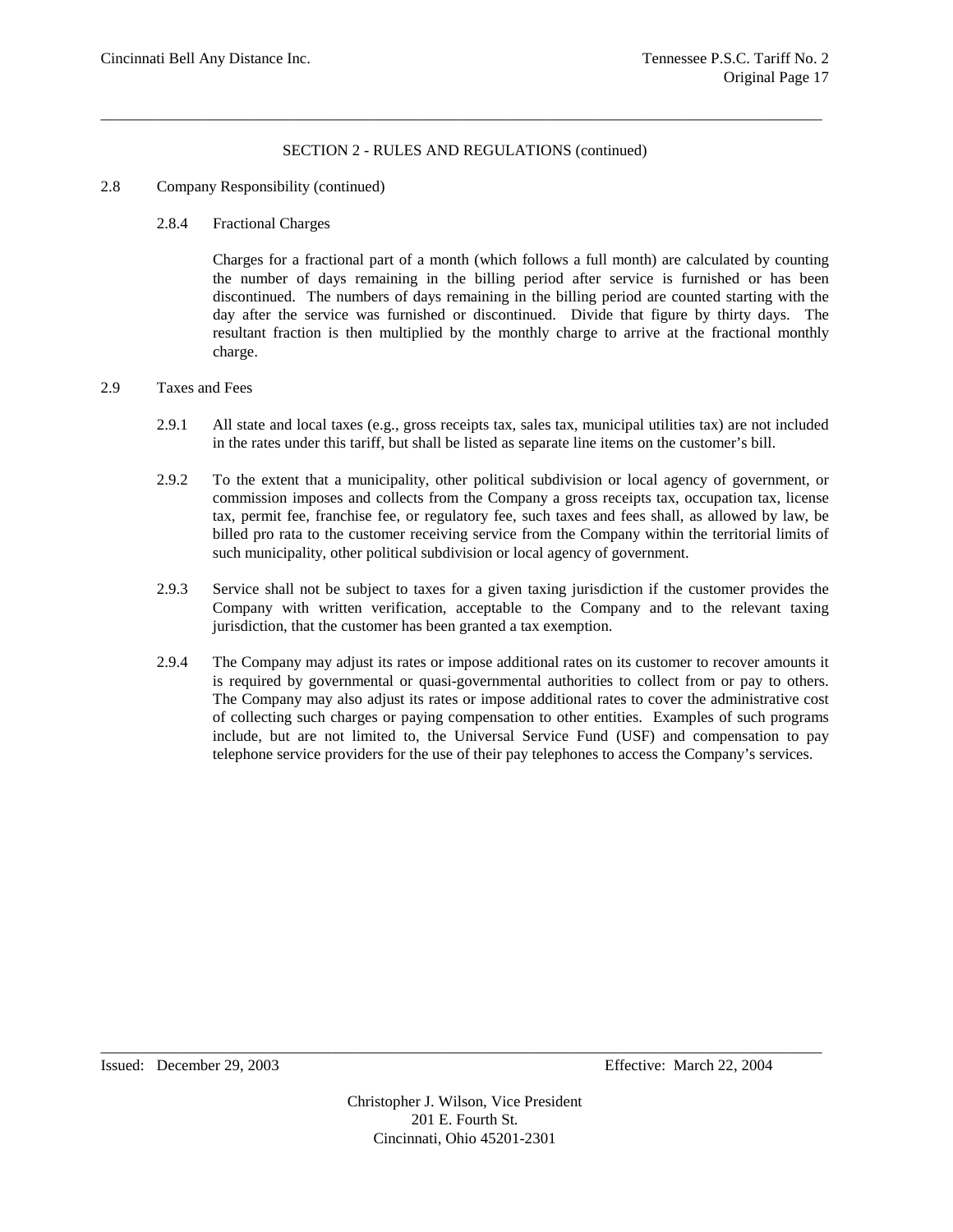\_\_\_\_\_\_\_\_\_\_\_\_\_\_\_\_\_\_\_\_\_\_\_\_\_\_\_\_\_\_\_\_\_\_\_\_\_\_\_\_\_\_\_\_\_\_\_\_\_\_\_\_\_\_\_\_\_\_\_\_\_\_\_\_\_\_\_\_\_\_\_\_\_\_\_\_\_\_\_\_\_\_\_\_\_\_\_\_\_\_\_\_

#### 2.10 Timing of Calls

- 2.10.1 The customer's monthly usage charges for the Company service are based upon the total number of minutes the customer uses and the service options to which the customer subscribes. Chargeable time begins when the connection is established between the calling station and the called station or PBX. Chargeable time ends when either party hangs up. If the called station hangs up but the calling station does not, chargeable time ends when the connection is released by automatic timing equipment within the telecommunications network.
- 2.10.2 No charges apply if a call is not completed.

#### 2.11 Start of Billing

For billing purposes, the start of service is the day following acceptance by the customer of the Company's service or equipment. The end of service date is the last day of the minimum notification of cancellation or any portion of the last day, after receipt by the Company of notification of cancellation as described in Section 2 of this tariff.

2.12 Interconnection

Service furnished by the Company may be interconnected with services or facilities of other authorized communications common carriers and with private systems, subject to the technical limitations established by the Company. Service furnished by the Company is not part of a joint undertaking with such other carriers. Any special interface equipment of the Company and other participating carriers shall be provided at the customer's expense.

Interconnection with the facilities or services of other carriers shall be under the applicable terms and conditions of other carriers' tariffs. The customer is responsible for taking all necessary legal steps for inter-connecting its customer-provided terminal equipment or communications systems with the Company's. The customer shall secure all licenses, permits, right-of-ways, and other arrangements necessary for such interconnection.

2.13 Terminal Equipment

The Company's service may be used with or terminated in customer provided terminal equipment or customer provided communication systems, such as teleprinter, handsets, or data sets. Such terminal equipment shall be furnished and maintained at the expense of the customer, except as otherwise provided. The customer is responsible for all costs at its premises, including customer personnel, wiring, electrical power, and the like incurred in its use of the Company's service.

The customer shall ensure that its terminal facilities are of the proper mode, band-width, power, data, speed, and signal level for the intended use of the customer, and that the signals do not damage the Company's equipment, injure personnel or degrade service to other customers.

If the customer fails to maintain and operate its terminal equipment properly, resulting in the occurrence or possibility of harm to the Company's equipment or personnel, or impairment to the quality of service to other customers, the Company may, upon written notice, require the use of protective equipment at the customer's expense. If this fails to produce satisfactory quality and safety of service, the Company may, upon written notice, terminate the customer's service.

Christopher J. Wilson, Vice President 201 E. Fourth St. Cincinnati, Ohio 45201-2301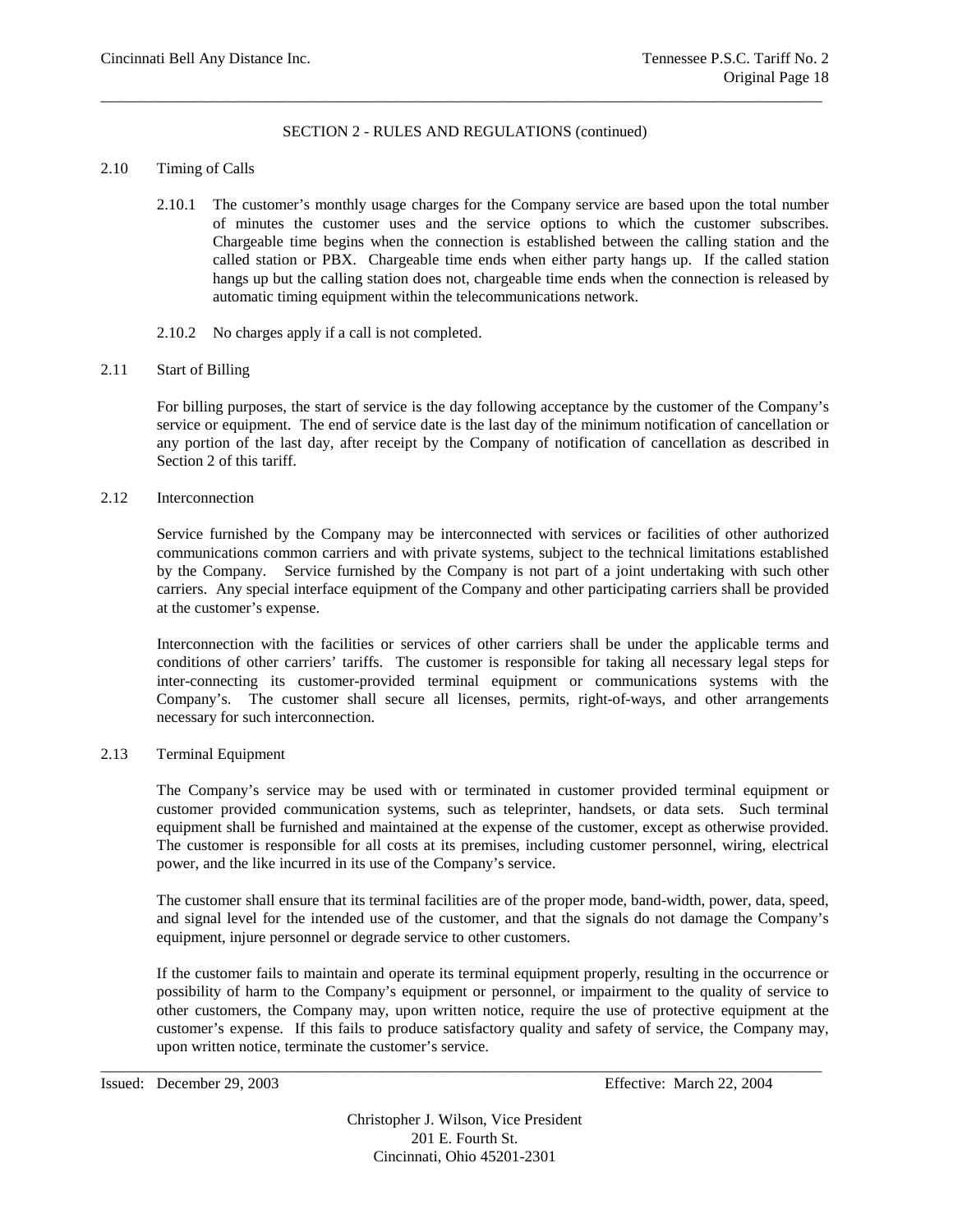\_\_\_\_\_\_\_\_\_\_\_\_\_\_\_\_\_\_\_\_\_\_\_\_\_\_\_\_\_\_\_\_\_\_\_\_\_\_\_\_\_\_\_\_\_\_\_\_\_\_\_\_\_\_\_\_\_\_\_\_\_\_\_\_\_\_\_\_\_\_\_\_\_\_\_\_\_\_\_\_\_\_\_\_\_\_\_\_\_\_\_

### 2.14 Calculation of Distance

Usage charges for all mileage sensitive products are based on the airline distance between rate centers associated with the originating and terminating points of the call.

The airline mileage between rate centers is determined by applying the formula below to the vertical and horizontal coordinates associated with the rate centers involved. The Company uses the rate centers and associated vertical and horizontal coordinates that are currently being used within the industry.

Formula: √ 10

$$
\sqrt{\frac{(v_1) - v_2)^2 + (h_1 - h_2)^2}{10}}
$$

\_\_\_\_\_\_\_\_\_\_\_\_\_\_\_\_\_\_\_\_\_\_\_\_\_\_

2.15 Special Service Arrangements

Special Service Arrangement charges will be based on the estimated cost of furnishing such services including the cost of operating and maintaining such a service, the cost of equipment and materials used in providing such a service, the cost of installation including engineering, labor supervision, transportation, and the cost of any other specific item associated with the particular Special Service Arrangement request.

Christopher J. Wilson, Vice President 201 E. Fourth St. Cincinnati, Ohio 45201-2301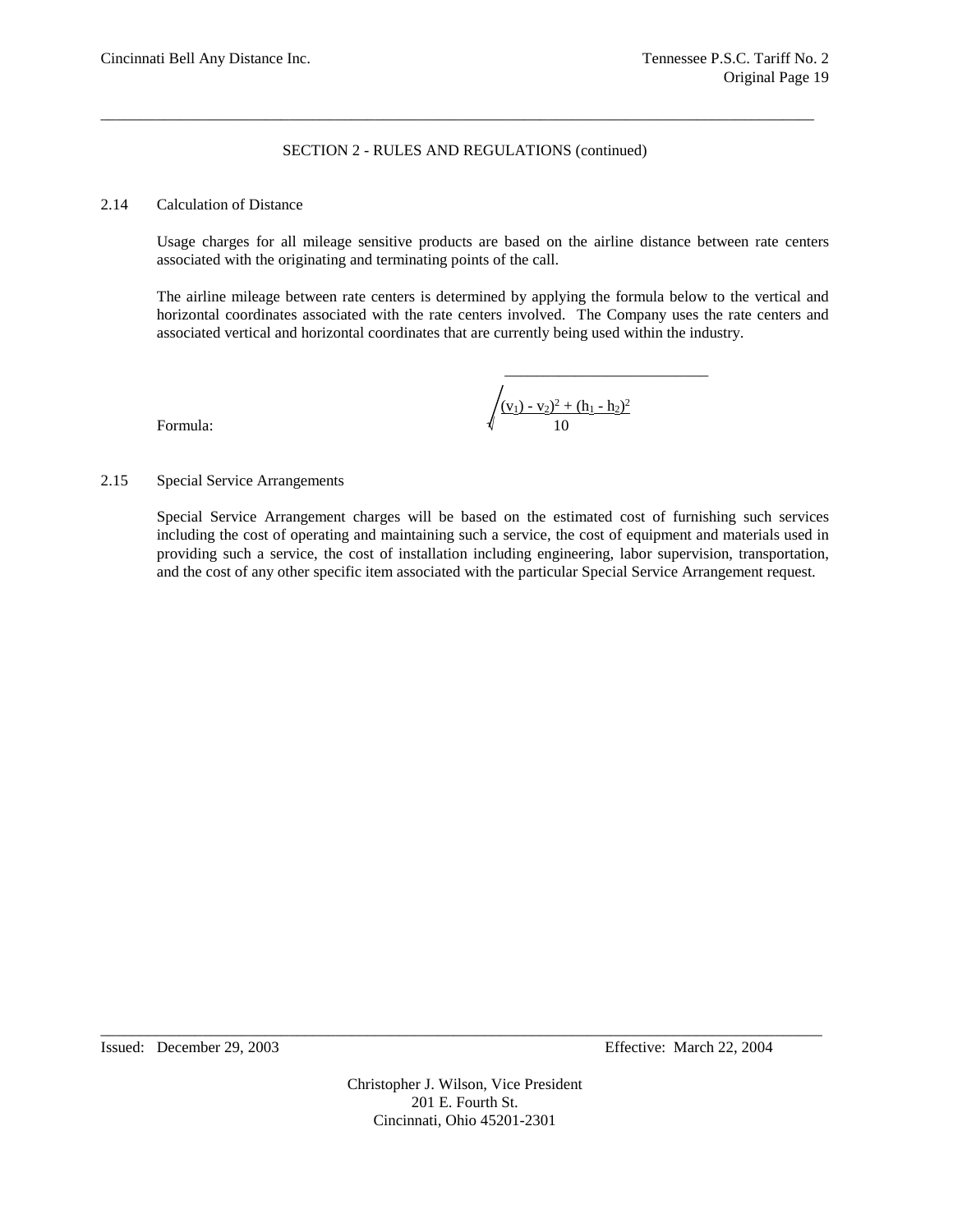\_\_\_\_\_\_\_\_\_\_\_\_\_\_\_\_\_\_\_\_\_\_\_\_\_\_\_\_\_\_\_\_\_\_\_\_\_\_\_\_\_\_\_\_\_\_\_\_\_\_\_\_\_\_\_\_\_\_\_\_\_\_\_\_\_\_\_\_\_\_\_\_\_\_\_\_\_\_\_\_\_\_\_\_\_\_\_\_\_\_\_\_

### 2.16 General Service Descriptions

The Company offers Message Telecommunications Service or MTS, Inbound 800 Service, Calling Card Service and Operator Services. The customer's total monthly use of Carrier's service is charged at the applicable rates per minute set forth herein.

2.16.1 Message Telecommunications Service (MTS)

MTS or 1+ dialing is achieved by when the LEC programs the customer's telephone lines to automatically route 1+ calls to the Company's network. For business customer's service is billed in six 6-second increments, with a minimum billing of 6 seconds. For residential customers service is billed in 60-second increments with a minimum billing of 60 seconds.

2.16.2 Toll Free (i.e., 800/888) Service

Toll Free Service is inbound telecommunications service which permits calls to be completed to the customer's location without charge to the calling party. Access to the service is gained by dialing a ten-digit telephone number which terminates at the customer's location. Toll Free Services originate via normal shared use facilities and are terminated via the customers' local exchange service access line. Toll free service is offered to presubscribed customers and is not a stand-alone product.

The Company will accept a prospective Toll Free Service at customer's request for up to ten (10) toll free telephone numbers and will reserve such numbers on a first-come first-served basis. The Company does not guarantee the availability of numbers until assigned. The requested Toll Free Service telephone numbers, if available, will be reserved for and furnished to the customer.

If a customer who has received a Toll Free Service number does not subscribe to Toll Free Service within thirty (30) days, the Company reserves the right to re-assign the number to another customer.

There are optional features associated with toll free service.

Time of day routing allows the customer to change the telephone number where the toll free telephone number terminates. The toll free telephone number can be re-routed to four different terminating telephone numbers based on three variables: time of day (1/2 hour increments); day of the week; and holiday schedule.

Area code blocking permits customers to select the area codes from which they may receive calls.

800 Directory Service provides the customer with the option to have their 8XX number listed in directory assistance.

Issued: December 29, 2003 Effective: March 22, 2004

Christopher J. Wilson, Vice President 201 E. Fourth St. Cincinnati, Ohio 45201-2301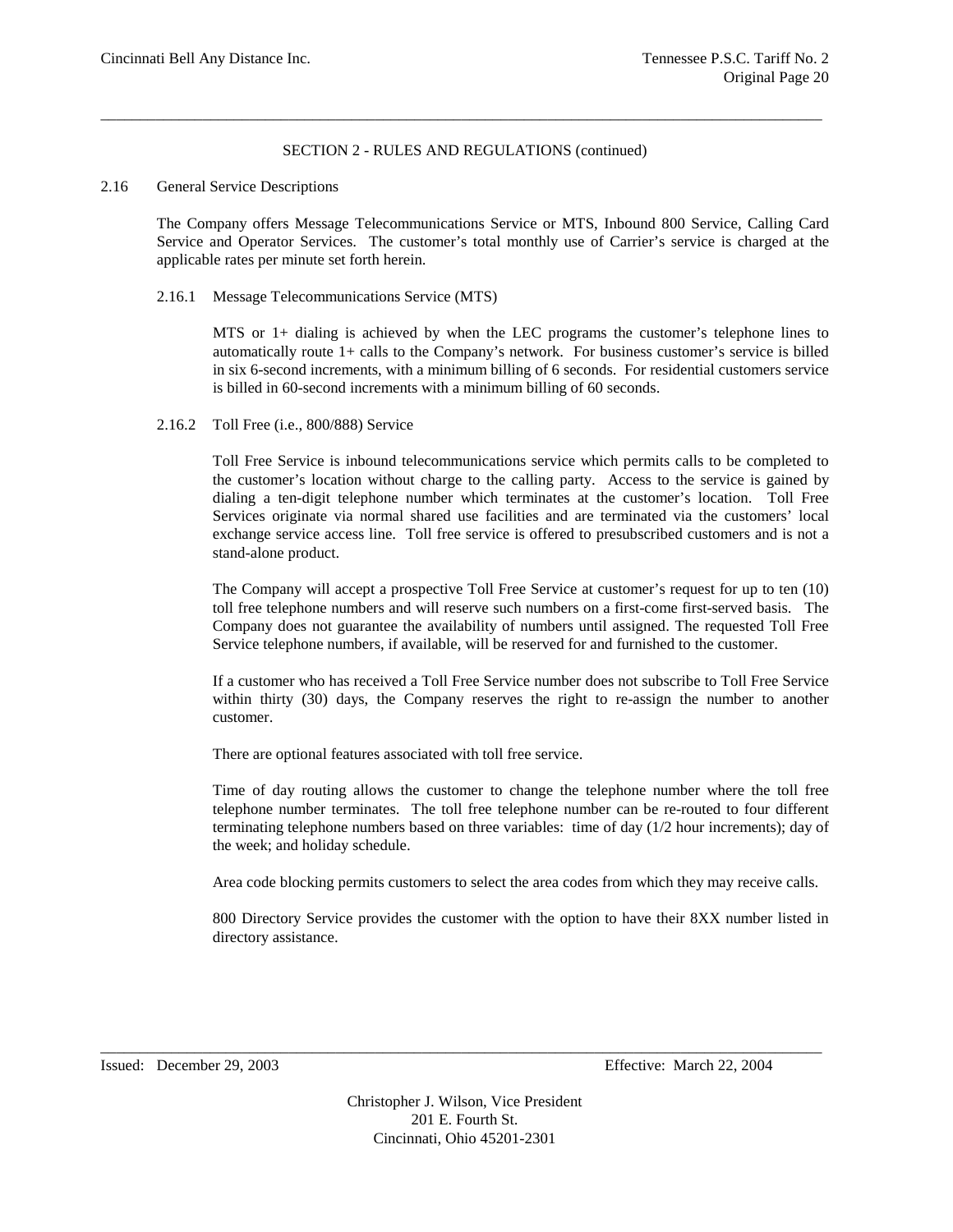\_\_\_\_\_\_\_\_\_\_\_\_\_\_\_\_\_\_\_\_\_\_\_\_\_\_\_\_\_\_\_\_\_\_\_\_\_\_\_\_\_\_\_\_\_\_\_\_\_\_\_\_\_\_\_\_\_\_\_\_\_\_\_\_\_\_\_\_\_\_\_\_\_\_\_\_\_\_\_\_\_\_\_\_\_\_\_\_\_\_\_\_

### 2.16 General Service Descriptions (continued)

2.16.3 Calling Card Service

Calling Card Service allows subscribers who are away from home or office to place calls by gaining access to the Company's network via an 800 number. Calling Card Service is provided to presubscribed customer and is not a stand-alone product. Billing increments for calling cards are in 6 second increments with a 30 second minimum.

2.16.4 Directory Assistance

Listed telephone numbers will be provided to requesting customers at a per call charge.

- 2.17 Usage Charges and Billing Increments
	- 2.17.1 Usage Charges

Usage charges are determined by the time of day rate periods and minutes of use within each rate period. The rate period is determined by the time and day of call origination at the customer's location.

#### 2.17.2 Billing Increments

Unless specifically stated in the product description, usage is billed in six 6-second increments for business customers and 60-second increments for residential customers.

#### 2.18 Pay Telephone Surcharge

A surcharge shall be assessed for each call made from a pay telephone to a Company-provided (T) toll-free number or placed by using a company-provided calling card. This charge is to compensate the Company for the Federal Communications Commission assessment that is paid to the pay telephone service providers for the use of their pay telephone instruments (FCC Order 04-182, WC Docket No.  $03-225$ ). (T)

|      | Per Call Charge:                                                   | \$0.60 |  |
|------|--------------------------------------------------------------------|--------|--|
| 2.19 | Directory Assistance Charge (unless stated otherwise in Section 4) |        |  |

| Per Call Charge | Interstate   | \$1.99 |
|-----------------|--------------|--------|
|                 | Intrastate   | .80    |
|                 | Calling Card | 1.25   |

Issued: October 28, 2004 Effective: December 1, 2004

Christopher J. Wilson, Vice President 201 E. Fourth St. Cincinnati, Ohio 45201-2301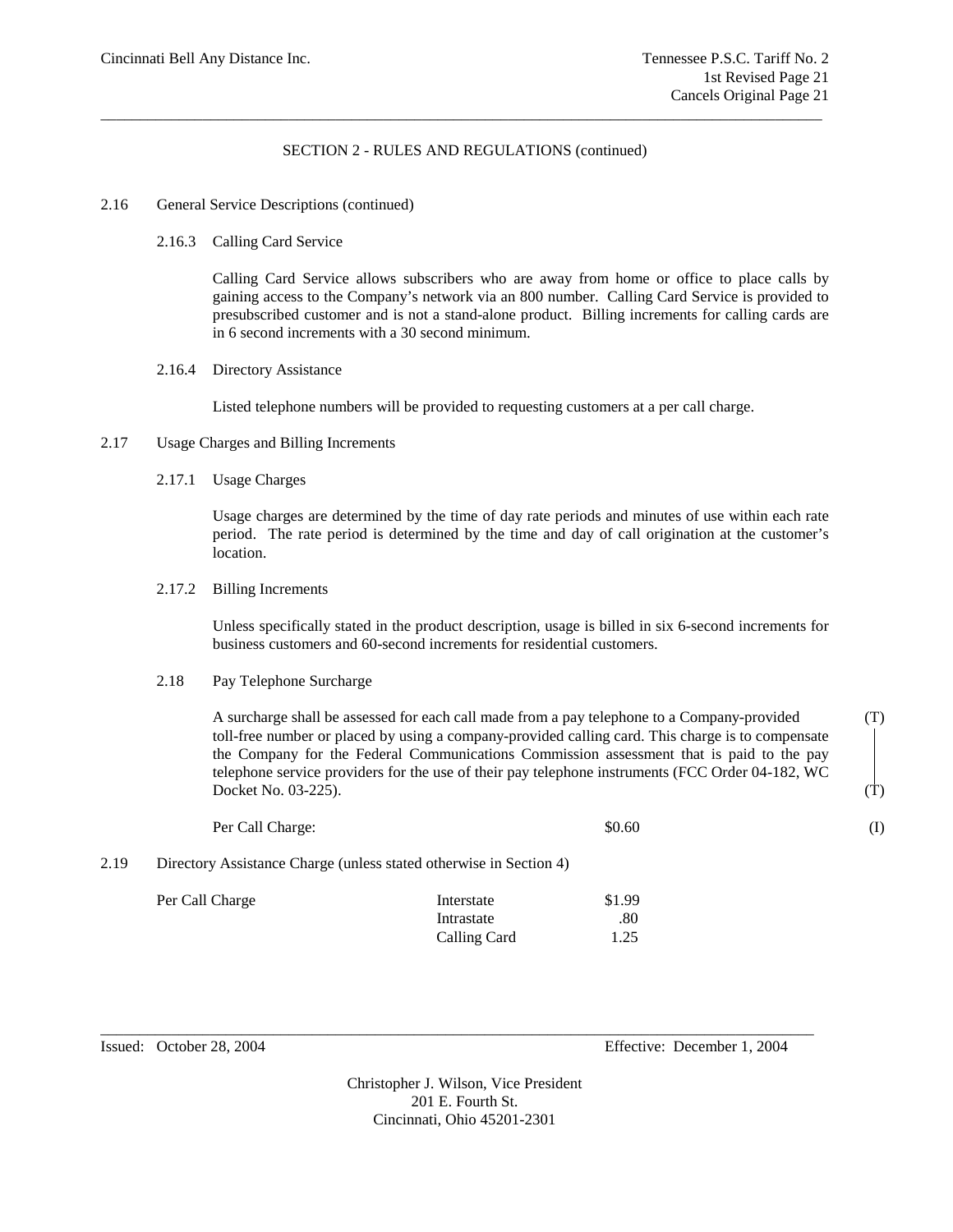\_\_\_\_\_\_\_\_\_\_\_\_\_\_\_\_\_\_\_\_\_\_\_\_\_\_\_\_\_\_\_\_\_\_\_\_\_\_\_\_\_\_\_\_\_\_\_\_\_\_\_\_\_\_\_\_\_\_\_\_\_\_\_\_\_\_\_\_\_\_\_\_\_\_\_\_\_\_\_\_\_\_\_\_\_\_\_\_\_\_\_\_

# 2.20 Calling Card Charges

A surcharge shall be assessed when calls are made using a post-paid calling card. These charges will be added to the per minute charges assessed for each calling card call and will appear on the "calling card calls" portion of the customer's bill as part of the total charges associated with each itemized call.

|      | Per Minute Rates (unless stated otherwise in Section 4)                         |                                    |
|------|---------------------------------------------------------------------------------|------------------------------------|
|      | Residence                                                                       | \$0.25/minute                      |
|      | <b>Business</b>                                                                 | 0.23/minute                        |
|      | Surcharge                                                                       |                                    |
|      | Domestic                                                                        | 0.69 per call                      |
|      | Mexico and Canada International                                                 | 1.25 per call                      |
| 2.21 | Toll Free (800/8XX) Charges                                                     |                                    |
|      | <b>Monthly Service Charge</b>                                                   | \$7.50                             |
|      | Time of Day Routing Service:                                                    | \$100 per setup, change or removal |
|      | Area Code blocking                                                              | \$100 per setup, change or removal |
|      | 800 Directory Service<br><b>Monthly Service Charge</b><br><b>Initial Charge</b> | \$13.69<br>\$15.00                 |
|      |                                                                                 |                                    |

# 2.22 Return Check Charge

All customers issuing dishonored checks will be charged \$20 per check.

# 2.23 Operator Services

Operator services are available to Consumers from any Customer location. Operator Services allows the Consumer to place a call from a Customer location and arrange for billing other than to the originating telephone number. Calls are rounded up to the next whole minute for billing purposes and are billed to the Consumer through the monthly bill of the Consumer's local exchange carrier.

The following billing arrangements are available to Consumers through the Company's Operator Services:

a) Customer Dialed Calling/Credit Card

This is a service whereby the end user dials all of the digits necessary to route and bill the call without any operator assistance. Such calls may be billed either to a telephone company issued calling card or a commercial credit card.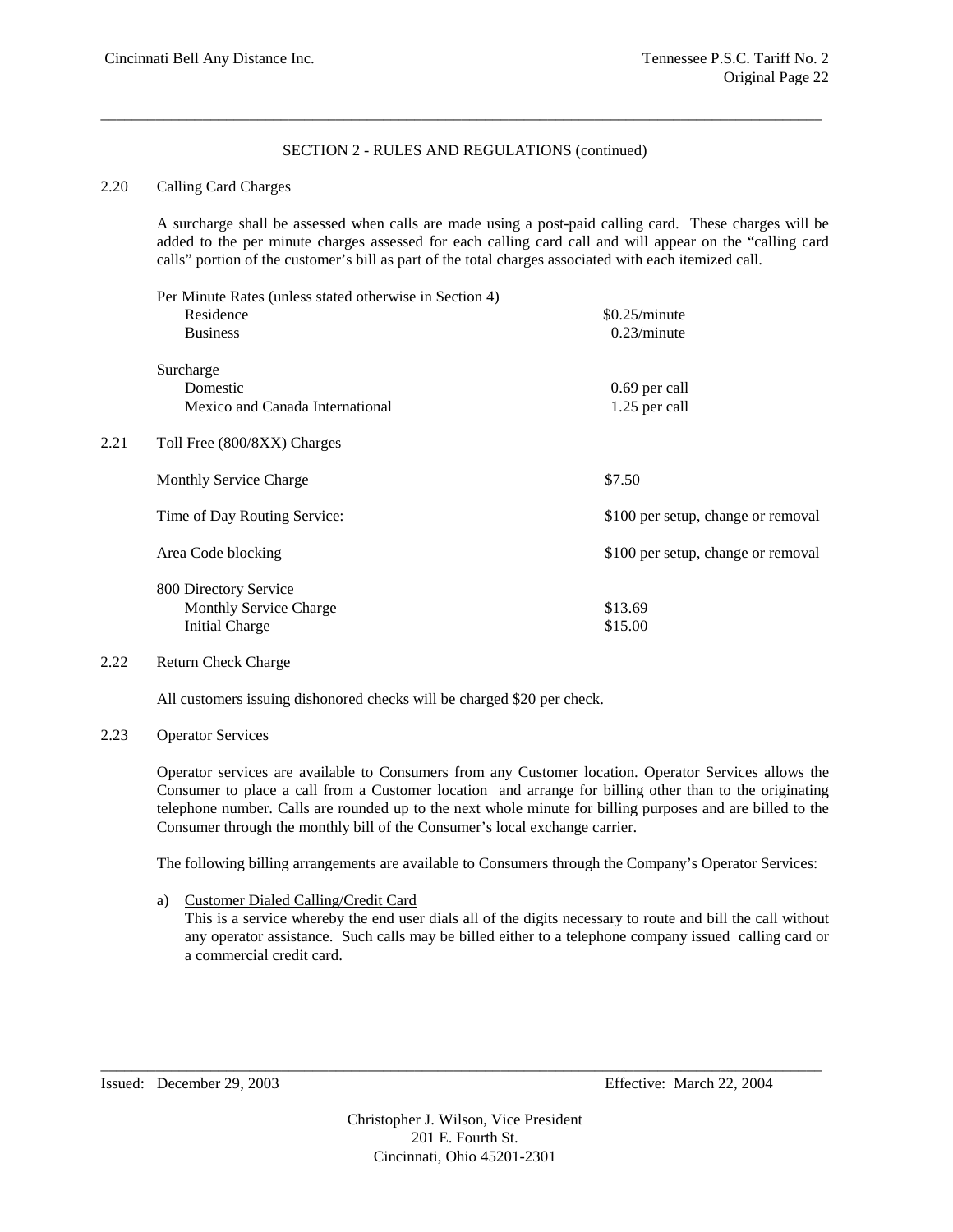\_\_\_\_\_\_\_\_\_\_\_\_\_\_\_\_\_\_\_\_\_\_\_\_\_\_\_\_\_\_\_\_\_\_\_\_\_\_\_\_\_\_\_\_\_\_\_\_\_\_\_\_\_\_\_\_\_\_\_\_\_\_\_\_\_\_\_\_\_\_\_\_\_\_\_\_\_\_\_\_\_\_\_\_\_\_\_\_\_\_\_\_

# 2.23 Operator Services (continued)

### b) Operator Station

This is a service whereby the caller places a non-person-to-person call with the assistance of an operator (live or automated). When placing an operator station call, the caller is connected to a non-specified individual at the terminating end. Such calls may be billed to a calling card, credit card, the called number (collect) or a valid third party telephone number.

# c) Person-to-Person

This is a service whereby the person originating the call specifies to Cincinnati Bell Any Distance Inc's operator a particular person to be reached, or a particular person, station, room number, department, or office to be reached through a PBX attendant. Person-to-person calls may be billed to a calling card, credit card, the called number (collect) or a valid third party telephone number.

### 2.23.1 Rates

|             | Day    |        |        | Evening |        | Night  |     |
|-------------|--------|--------|--------|---------|--------|--------|-----|
|             | First  | Add'l  | First  | Add'l   | First  | Add'l  |     |
| Mileage     | Minute | Minute | Minute | Minute  | Minute | Minute |     |
| $0 - 10$    | .9900  | .9900  | .9900  | .9900   | .9900  | .9900  | (I) |
| $11-22$     | .9900  | .9900  | .9900  | .9900   | .9900  | .9900  | (I) |
| $23 - 55$   | .9900  | .9900  | .9900  | .9900   | .9900  | .9900  | (I) |
| 56-124      | .9900  | .9900  | .9900  | .9900   | .9900  | .9900  | (I) |
| 125-292     | .9900  | .9900  | .9900  | .9900   | .9900  | .9900  | (I) |
| 293-430     | .9900  | .9900  | .9900  | .9900   | .9900  | .9900  | (I) |
| $431$ -over | .9900  | .9900  | .9900  | .9900   | .9900  | .9900  | (I) |

Operator Assisted Surcharges:

| <b>Customer Dialed Calling Card Station</b> | \$4.99<br>(I)  |  |
|---------------------------------------------|----------------|--|
| <b>Operator Dialed Calling Card</b>         | \$7.50<br>(I)  |  |
| <b>Operator Station</b>                     | \$6.50<br>(I)  |  |
| <b>Billed to Third Party</b>                | \$6.50<br>(I)  |  |
| Person-to-Person                            | \$11.50<br>(I) |  |
| <b>Operator Dialed Surcharge</b>            | \$1.00<br>(I)  |  |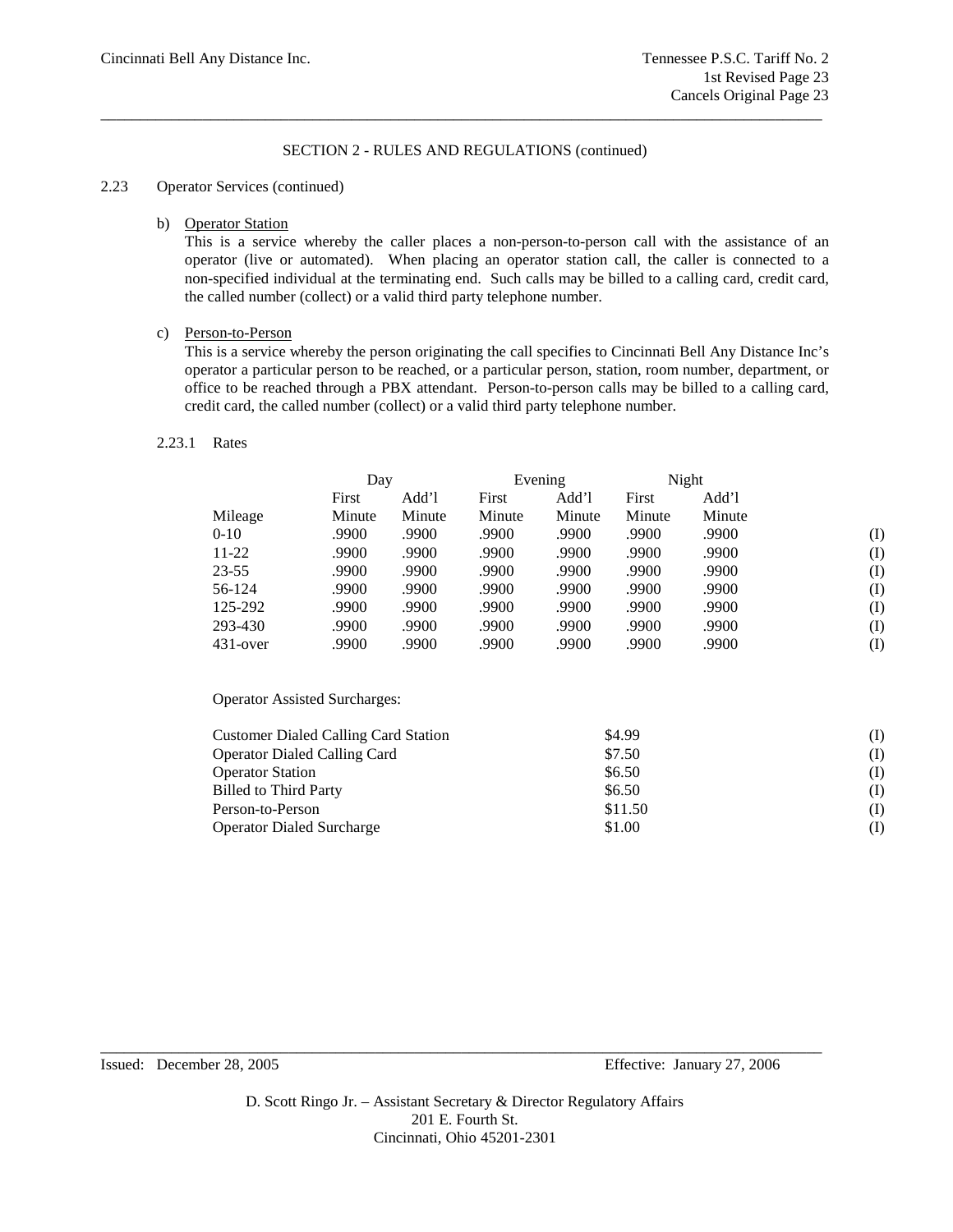## SECTION 3 – LONG DISTANCE PLAN DESCRIPTIONS

\_\_\_\_\_\_\_\_\_\_\_\_\_\_\_\_\_\_\_\_\_\_\_\_\_\_\_\_\_\_\_\_\_\_\_\_\_\_\_\_\_\_\_\_\_\_\_\_\_\_\_\_\_\_\_\_\_\_\_\_\_\_\_\_\_\_\_\_\_\_\_\_\_\_\_\_\_\_\_\_\_\_\_\_\_\_\_\_\_\_\_\_

### 3.1 Any Distance Rate Plans

3.1.1 Reserved

### 3.1.2 Reserved

3.1.3 AnyTime 500 (Product 64) – Residential This plan is offered to residential customers. For a monthly service fee, customers subscribing to this plan will receive 500 minutes of outbound domestic long distance each month. A per minute rate will apply after the initial 500 minutes, each month. Plan includes a calling card. 8XX (C) Service is available for a monthly fee. Call detail will be provided on monthly bills only when  $(C)$ plan minutes are exceeded or upon customer's request.

### 3.1.4 AnyTime 750 (Product 189) – Residential

This plan is being offered to residential customers. For a monthly service fee, customers subscribing to this plan will receive 750 minutes of outbound domestic long distance each month. A per minute rate will apply after the initial 750 minutes, each month. Plan includes a calling card. 8XX Service is available for a monthly fee. Call detail will be provided on monthly bills only (C) when plan minutes are exceeded or upon customer's request.

3.1.5 AnyTime 1000 (Product 198) – Residential This plan is being offered to residential customers. For a monthly service fee, customers subscribing to this plan will receive 1000 minutes of outbound domestic long distance each month. A per minute rate will apply after the initial 1000 minutes, each month. Plan includes a calling card. 8XX Service is available for a monthly fee. Call detail will be provided on monthly bills (C) only when plan minutes are exceeded or upon customer's request.

# 3.1.6 AnyTime  $500$  (Product  $391$ ) – Business

This plan is being offered to business customers. For a monthly service fee, customers subscribing to this plan will receive 500 minutes of outbound domestic long distance each month. A per minute rate will apply after the initial 500 minutes, each month. . Plan includes a calling card. 8XX Service is available for a monthly fee. Call detail will be provided on monthly bills only (C) when plan minutes are exceeded or upon customer's request.

3.1.7 AnyTime 750 (Product 393) – Business

This plan is being offered to business customers. For a monthly service fee, customers subscribing to this plan will receive 750 minutes of outbound domestic long distance each month. A per minute rate will apply after the initial 750 minutes, each month. Plan includes a calling card. 8XX Service is available for a monthly fee. Call detail will be provided on monthly bills only (C) when plan minutes are exceeded or upon customer's request.

Issued: September 5, 2007 Effective: October 5, 2007

D. Scott Ringo Jr. – Assistant Secretary & Director Regulatory Affairs 221 E. Fourth St. Cincinnati, Ohio 45201-2301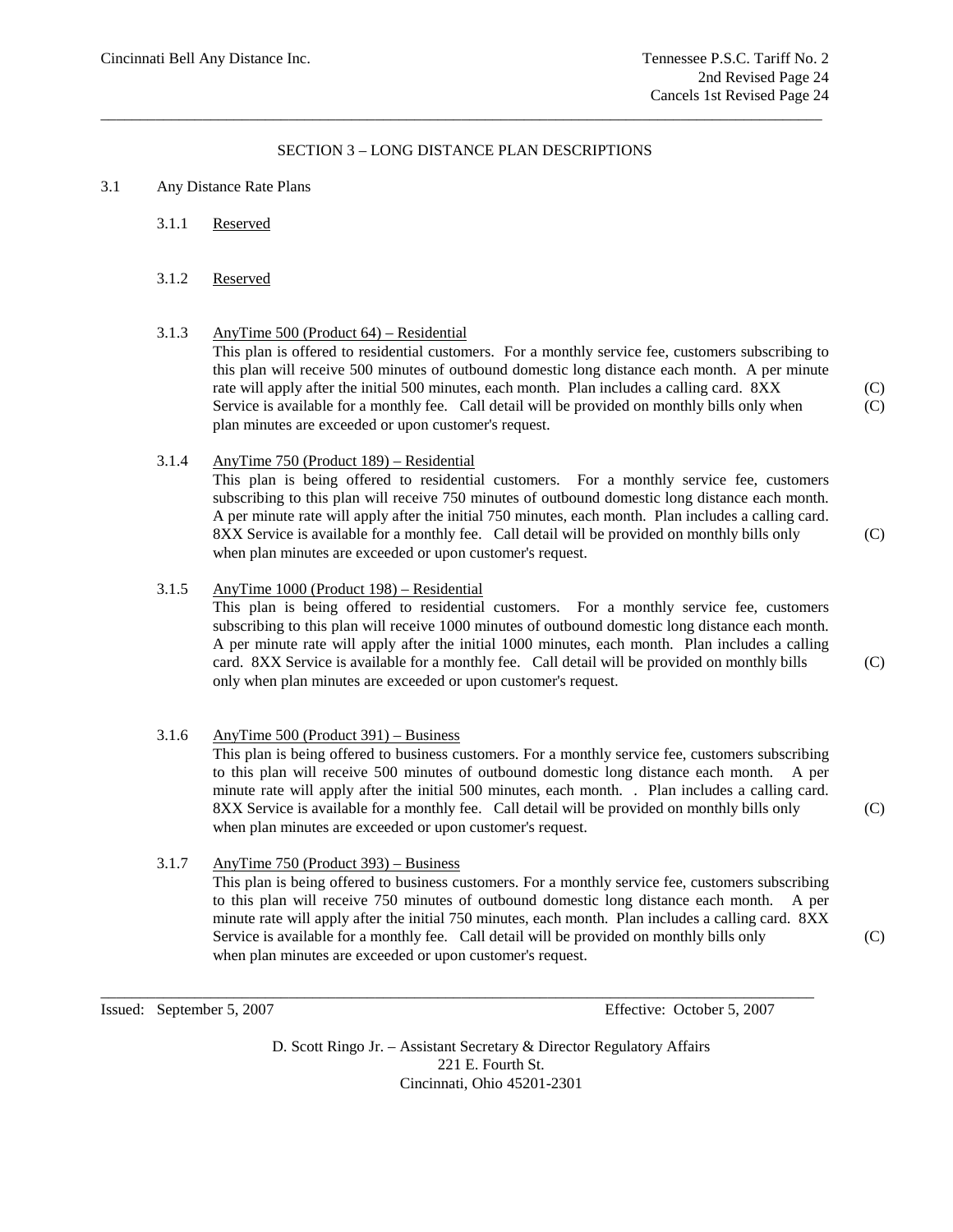### \_\_\_\_\_\_\_\_\_\_\_\_\_\_\_\_\_\_\_\_\_\_\_\_\_\_\_\_\_\_\_\_\_\_\_\_\_\_\_\_\_\_\_\_\_\_\_\_\_\_\_\_\_\_\_\_\_\_\_\_\_\_\_\_\_\_\_\_\_\_\_\_\_\_\_\_\_\_\_\_\_\_\_\_\_\_\_\_\_\_\_\_ SECTION 3 - LONG DISTANCE PLAN DESCRIPTIONS

### 3.1 Any Distance Rate Plans (continued)

### 3.1.8 AnyTime 1000 (Product 395) – Business

This plan is being offered to business customers. For a monthly service fee, customers subscribing to this plan will receive 1000 minutes of outbound domestic long distance each month. A per minute rate will apply after the initial 1000 minutes, each month. Plan includes a calling card. 8XX service is available for a monthly fee. Call detail will be provided on monthly bills only (C) when plan minutes are exceeded or upon customer's request.

#### 3.1.9 Basic II (Product 358) – Business

This plan is being offered to business customers. There is a \$6.95 monthly, minimum usage (I) charge associated with this plan. Calls that will be applied to the minimum usage include inbound and outbound toll calls, calling card calls; collect calls, and operator-assisted calls. Plan includes a calling card.

# 3.1.10 Basic II (Product 368) – Residence

This plan is being offered to business customers. There is a \$6.95 monthly, minimum usage (I) charge associated with this plan. Calls that will be applied to the minimum usage include inbound and outbound toll calls, calling card calls; collect calls, and operator-assisted calls. Plan includes a calling card.

#### 3.1.11 AnyTime 100 (Product 591) – Residential

This plan is being offered to residential customers. For a monthly service fee, customers subscribing to this plan will receive 100 minutes of outbound domestic long distance each month. A per minute rate will apply after the initial 100 minutes, each month. Plan includes a calling card. 8XX service is available for a monthly fee. Call detail will be provided on monthly bills only (C) when plan minutes are exceeded or upon customer's request.

#### 3.1.12 AnyTime 100 (Product 593) – Business

This plan is being offered to business customers. For a monthly service fee, customers subscribing to this plan will receive 100 minutes of outbound domestic long distance each month. A per minute rate will apply after the initial 100 minutes, each month. Plan includes a calling card. 8XX (C) service is available for a monthly fee. Call detail will be provided on monthly bills only when plan (C) when plan minutes are exceeded or upon customer's request.

#### 3.1.13 AnyTime 5000 (Product 597) – Residential

This plan is being offered to residential customers. For a monthly service fee, customers subscribing to this plan will receive 5000 minutes of outbound domestic long distance each month. A per minute rate will apply after the initial 5000 minutes, each month. Plan includes a calling card. 8XX service is available for a monthly fee. Call detail will be provided on monthly bills (C) only when plan minutes are exceeded or upon customer's request.

3.1.14 Reserved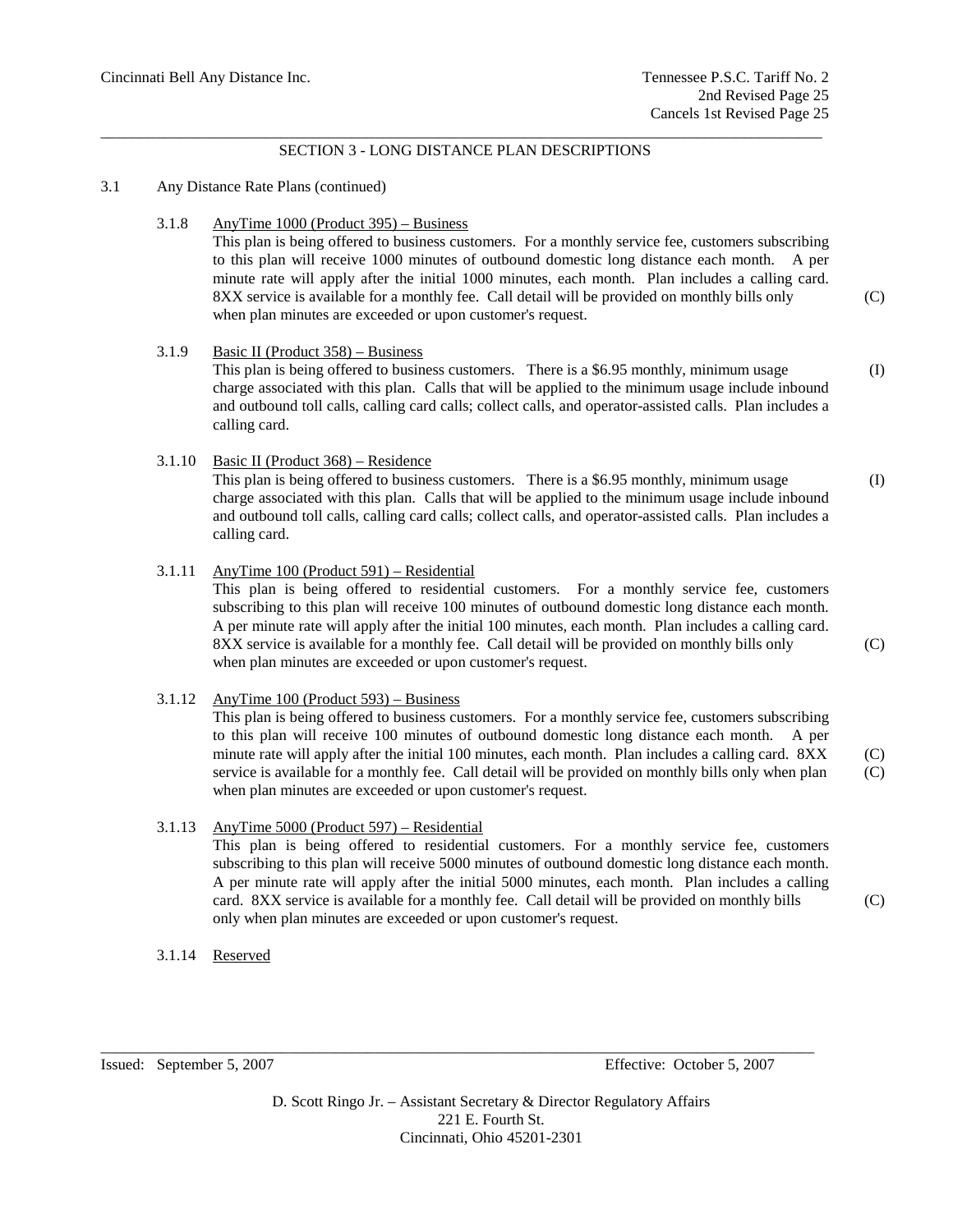### SECTION 3 - LONG DISTANCE PLAN DESCRIPTIONS

\_\_\_\_\_\_\_\_\_\_\_\_\_\_\_\_\_\_\_\_\_\_\_\_\_\_\_\_\_\_\_\_\_\_\_\_\_\_\_\_\_\_\_\_\_\_\_\_\_\_\_\_\_\_\_\_\_\_\_\_\_\_\_\_\_\_\_\_\_\_\_\_\_\_\_\_\_\_\_\_\_\_\_\_\_\_\_\_\_\_\_\_

### 3.1 Any Distance Rate Plans (continued)

3.1.15 AnyTime 375 (Product 951) – Residential

This plan is being offered to residential customers. For a monthly service fee, customers subscribing to this plan will receive 375 minutes of outbound domestic long distance each month. A per minute rate will apply after the initial 375 minutes, each month. Plan includes a calling card. 8XX service is available for a monthly service fee. Call detail will be provided on monthly bills (C) only when plan minutes are exceeded or upon customer's request.

### 3.1.16 AnyTime  $375$  (Product  $948$ ) – Business

This plan is being offered to business customers. For a monthly service fee, customers subscribing to this plan will receive 375 minutes of outbound domestic long distance each month. A per minute rate will apply after the initial 375 minutes, each month. Plan includes a calling card. 8XX service is available for a monthly service fee. Call detail will be provided on monthly bills only (C) when plan minutes are exceeded or upon customer's request.

# 3.1.17 AnyTime 4000 (Product 475) – Business

This plan is being offered to business customers. For a monthly service fee, customers subscribing to this plan will receive 4000 minutes of outbound domestic long distance each month. A per minute rate will apply after the initial 4000 minutes, each month. Plan includes a calling card. 8XX service is available for a monthly service fee. Call detail will be provided on monthly bills (C) only when plan minutes are exceeded or upon customer's request.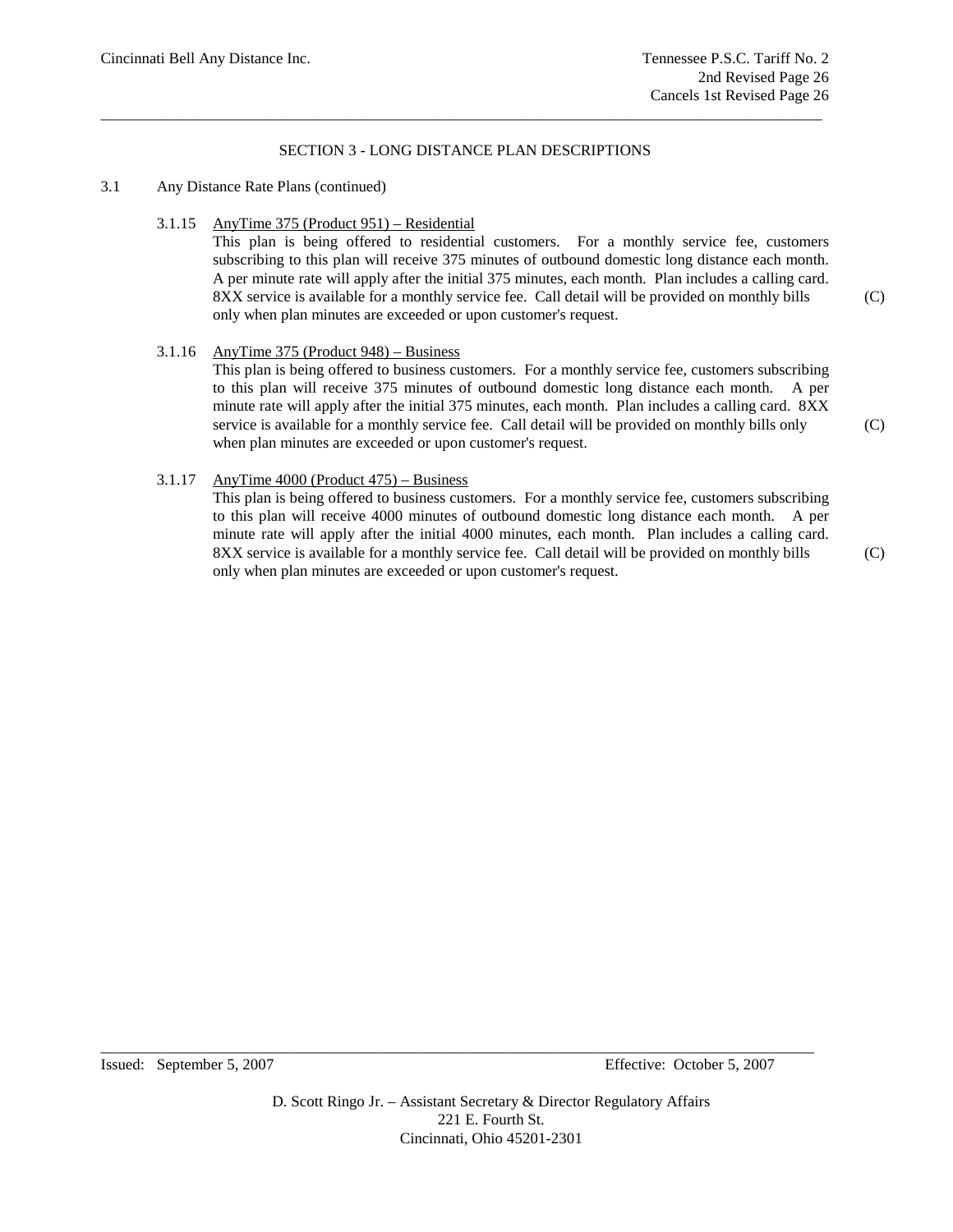# SECTION 3 - LONG DISTANCE PLAN DESCRIPTIONS

\_\_\_\_\_\_\_\_\_\_\_\_\_\_\_\_\_\_\_\_\_\_\_\_\_\_\_\_\_\_\_\_\_\_\_\_\_\_\_\_\_\_\_\_\_\_\_\_\_\_\_\_\_\_\_\_\_\_\_\_\_\_\_\_\_\_\_\_\_\_\_\_\_\_\_\_\_\_\_\_\_\_\_\_\_\_\_\_\_\_\_\_

### 3.2 Basic Long Distance Plans

3.2.1 Product 268 - Business

This long distance plan includes a domestic outbound and inbound per minute rate. There is a monthly service fee associated with the 8XX inbound number. Calling cards are provided with this plan.

# 3.2.2 Product 333 - Business

This long distance plan includes an outbound domestic rate, a discounted calling card rate and a discounted directory assistance rate. Calling cards are provided with this plan.

3.2.3 Product 472 - Residence

This long distance plan includes a domestic outbound and inbound per minute rate. There is a monthly service fee associated with the 8XX inbound number. Calling cards are provided with this plan.

## 3.2.4 Product 486 - Business

This long distance plan includes a domestic outbound and inbound per minute rate for both switched and dedicated access. There is a monthly service fee associated with the 8XX inbound number. Calling cards are provided with this plan.

### 3.2.5 Product 491 - Residence

This long distance plan includes domestic outbound rates that vary according to rate period and one inbound rate. The directory assistance rate varies from the tariff rate. There is a monthly service fee associated with the 8XX inbound number. Calling cards are provided with this plan.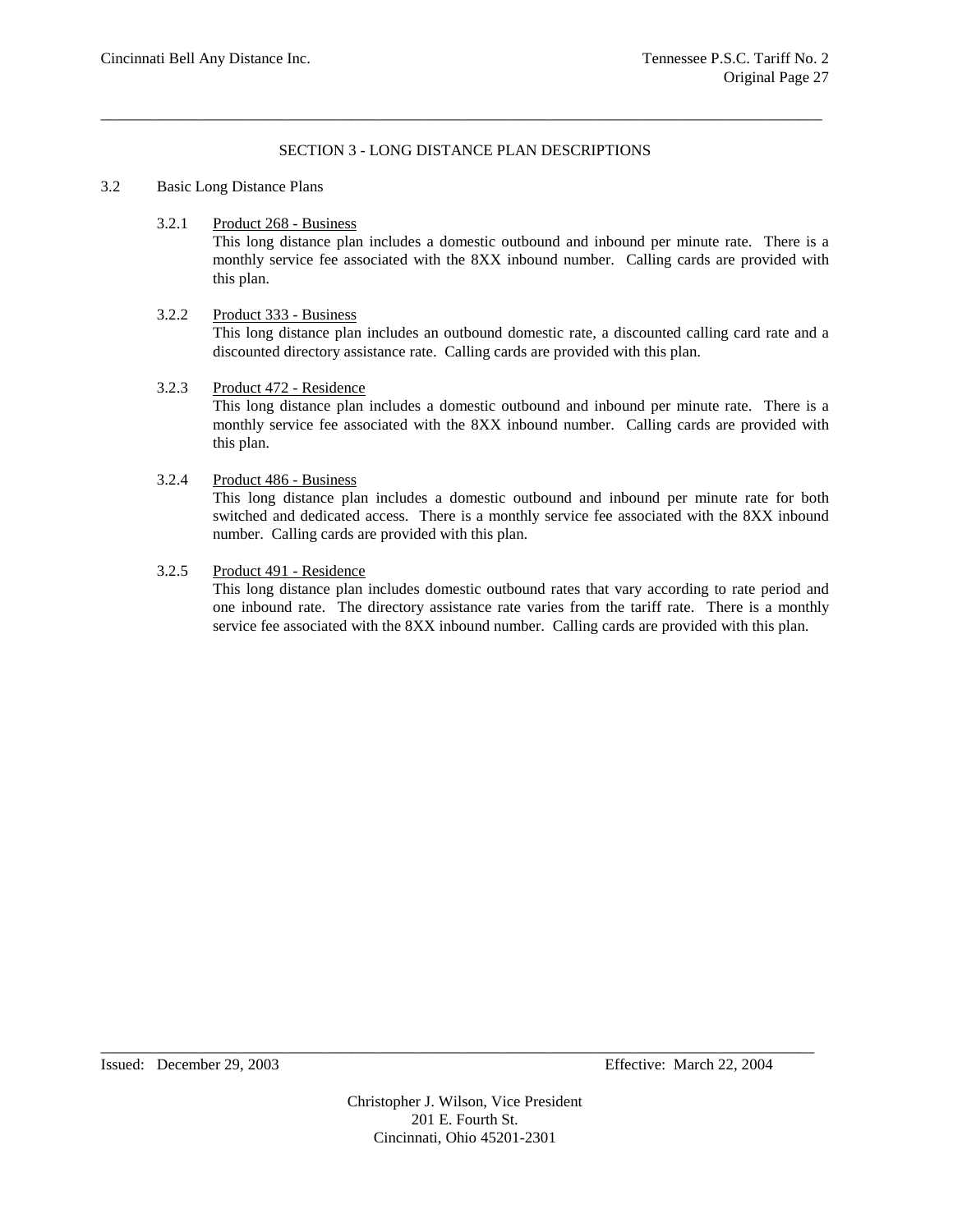#### \_\_\_\_\_\_\_\_\_\_\_\_\_\_\_\_\_\_\_\_\_\_\_\_\_\_\_\_\_\_\_\_\_\_\_\_\_\_\_\_\_\_\_\_\_\_\_\_\_\_\_\_\_\_\_\_\_\_\_\_\_\_\_\_\_\_\_\_\_\_\_\_\_\_\_\_\_\_\_\_\_\_\_\_\_\_\_\_\_\_\_\_ SECTION 4 – LONG DISTANCE PLAN RATES

### 4.1 Any Distance Plans

- 4.1.1 Reserved
- 4.1.2 Reserved

# 4.1.3 AnyTime 500 (Product 64) – Residential

 $1+$  Outbound  $$0.06$ 8XX Inbound 0.06

Rates Per Minute

Monthly Service Fee: \$20.00

Per minute outbound rate will apply after the first 500 domestic direct dialed minutes each month.

8XX number (each): \$7.50 per month (C)

Time periods: all times

Issued: September 5, 2007 Effective: October 5, 2007

D. Scott Ringo Jr. – Assistant Secretary & Director Regulatory Affairs 221 E. Fourth St. Cincinnati, Ohio 45201-2301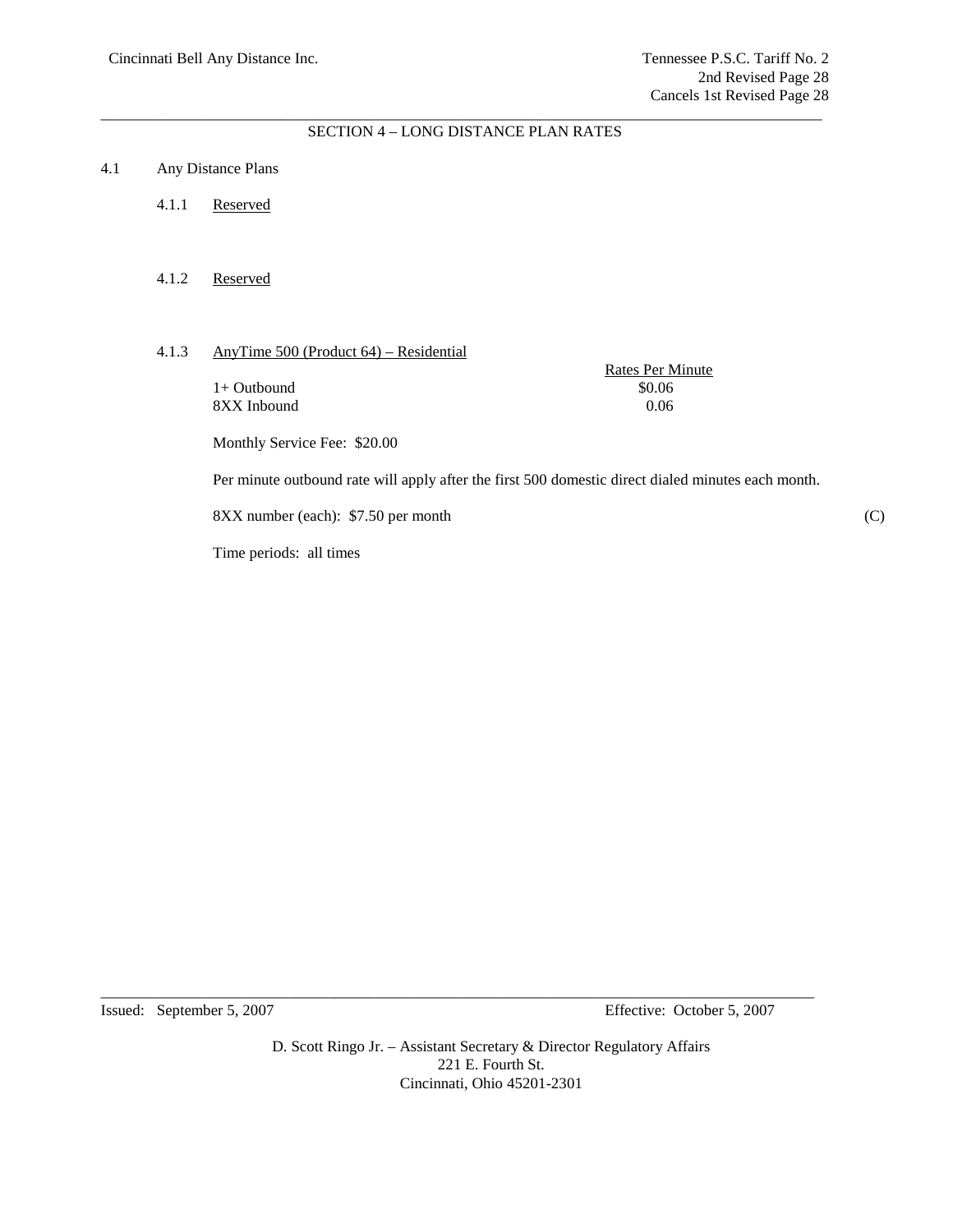Rates Per Minute

#### \_\_\_\_\_\_\_\_\_\_\_\_\_\_\_\_\_\_\_\_\_\_\_\_\_\_\_\_\_\_\_\_\_\_\_\_\_\_\_\_\_\_\_\_\_\_\_\_\_\_\_\_\_\_\_\_\_\_\_\_\_\_\_\_\_\_\_\_\_\_\_\_\_\_\_\_\_\_\_\_\_\_\_\_\_\_\_\_\_\_\_\_ SECTION 4 – LONG DISTANCE PLAN RATES

#### 4.1 Any Distance Plans (continued)

4.1.4 AnyTime 750 (Product 189) Residential

1+ Outbound/8XX Inbound  $$0.06$ 8XX Inbound 0.06

Monthly Service Fee: \$30.00

Per minute outbound rate will apply after the first 750 domestic direct dialed minutes each month.

8XX number (each): \$7.50 per month (C)

Time periods: all times

4.1.5 AnyTime 1000 (Product 198) – Residential

|             | <b>Rates Per Minute</b> |
|-------------|-------------------------|
| 1+ Outbound | \$0.06                  |
| 8XX Inbound | 0.06                    |

Monthly Service Fee: \$40.00

Per minute outbound rate will apply after the first 1000 domestic direct dialed minutes each month.

8XX number (each): \$7.50 per month (C)

Time periods: all times

#### 4. 1.6 AnyTime 500 (Product 391) – Business

8XX Inbound 0.06

Rates Per Minute  $1+$  Outbound  $$0.06$ 

Monthly Service Fee: \$20.00

Per minute outbound rate will apply after the first 500 domestic direct dialed minutes each month.

8XX number (each): \$7.50 per month (C)

Time periods: all times

Issued: September 5, 2007 Effective: October 5, 2007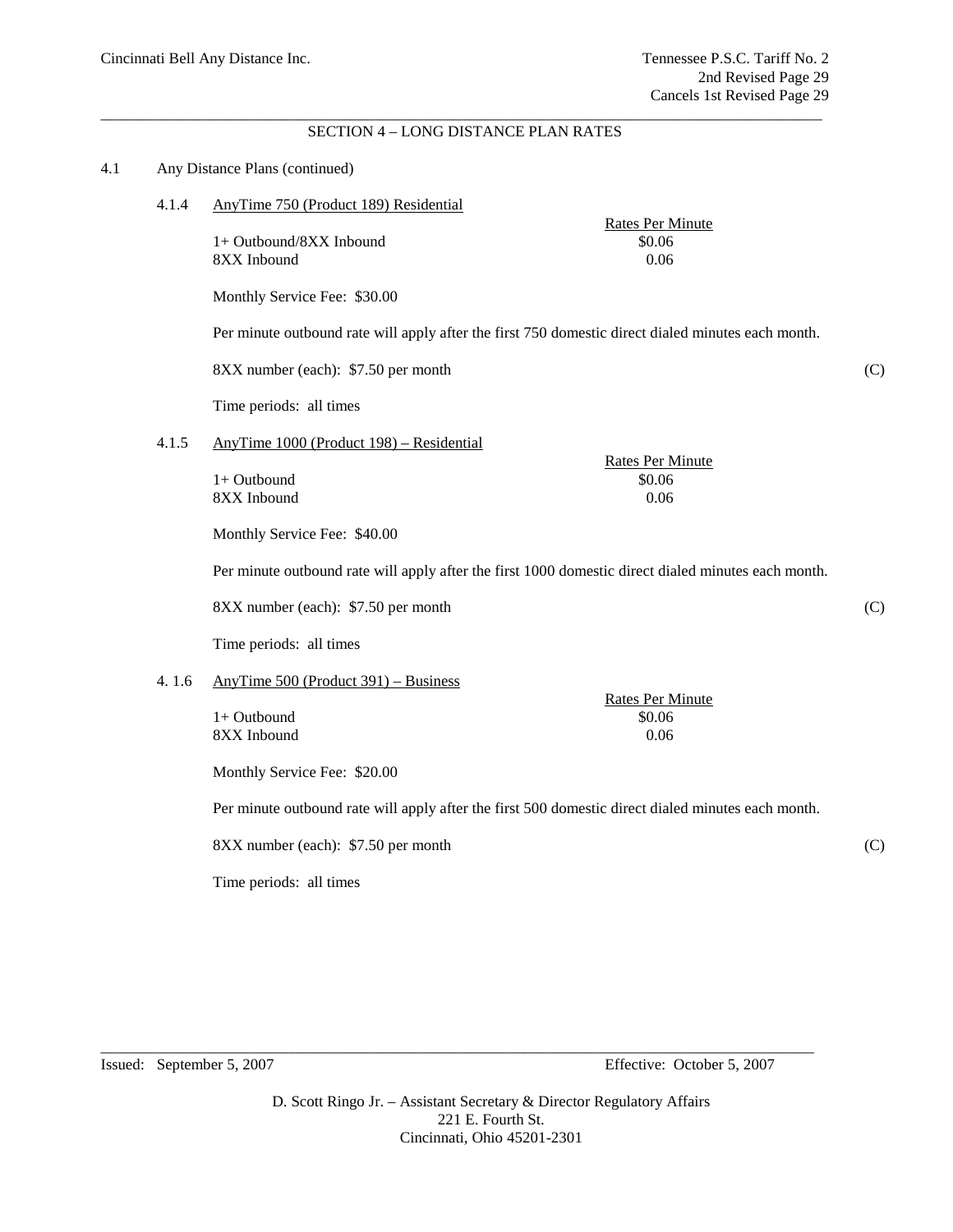Rates Per Minute

#### \_\_\_\_\_\_\_\_\_\_\_\_\_\_\_\_\_\_\_\_\_\_\_\_\_\_\_\_\_\_\_\_\_\_\_\_\_\_\_\_\_\_\_\_\_\_\_\_\_\_\_\_\_\_\_\_\_\_\_\_\_\_\_\_\_\_\_\_\_\_\_\_\_\_\_\_\_\_\_\_\_\_\_\_\_\_\_\_\_\_\_\_ SECTION 4 – LONG DISTANCE PLAN RATES

#### 4.1 Any Distance Plans (continued)

|  | 4.1.7 | AnyTime $750$ (Product $393$ ) – Business |  |  |
|--|-------|-------------------------------------------|--|--|
|--|-------|-------------------------------------------|--|--|

 $1+$  Outbound  $$0.06$ 8XX Inbound 0.06

Monthly Service Fee: \$30.00

Per minute outbound rate will apply after the first 750 domestic direct dialed minutes each month.

8XX number (each): \$7.50 per month (C)

Time periods: all times

4.1.8 AnyTime 1000 (Product 395) – Business

|             | <b>Rates Per Minute</b> |
|-------------|-------------------------|
| 1+ Outbound | \$0.06                  |
| 8XX Inbound | 0.06                    |

Monthly Service Fee: \$40.00

Per minute outbound rate will apply after the first 1000 domestic direct dialed minutes each month.

8XX number (each): \$7.50 per month (C)

Time periods: all times

#### 4.1.9 Basic II (Product 358) – Business

|                                      | Rates Per minute |           |
|--------------------------------------|------------------|-----------|
| $1+$ Outbound                        | \$0.09           |           |
| 8XX Inbound                          | 0.15             |           |
| Monthly minimum usage charge: \$6.95 |                  | $\rm (I)$ |
| 8XX number (each): \$7.50 per month  |                  | (C)       |
| Time periods: All times              |                  |           |

Issued: September 5, 2007 Effective: October 5, 2007

D. Scott Ringo Jr. – Assistant Secretary & Director Regulatory Affairs 221 E. Fourth St. Cincinnati, Ohio 45201-2301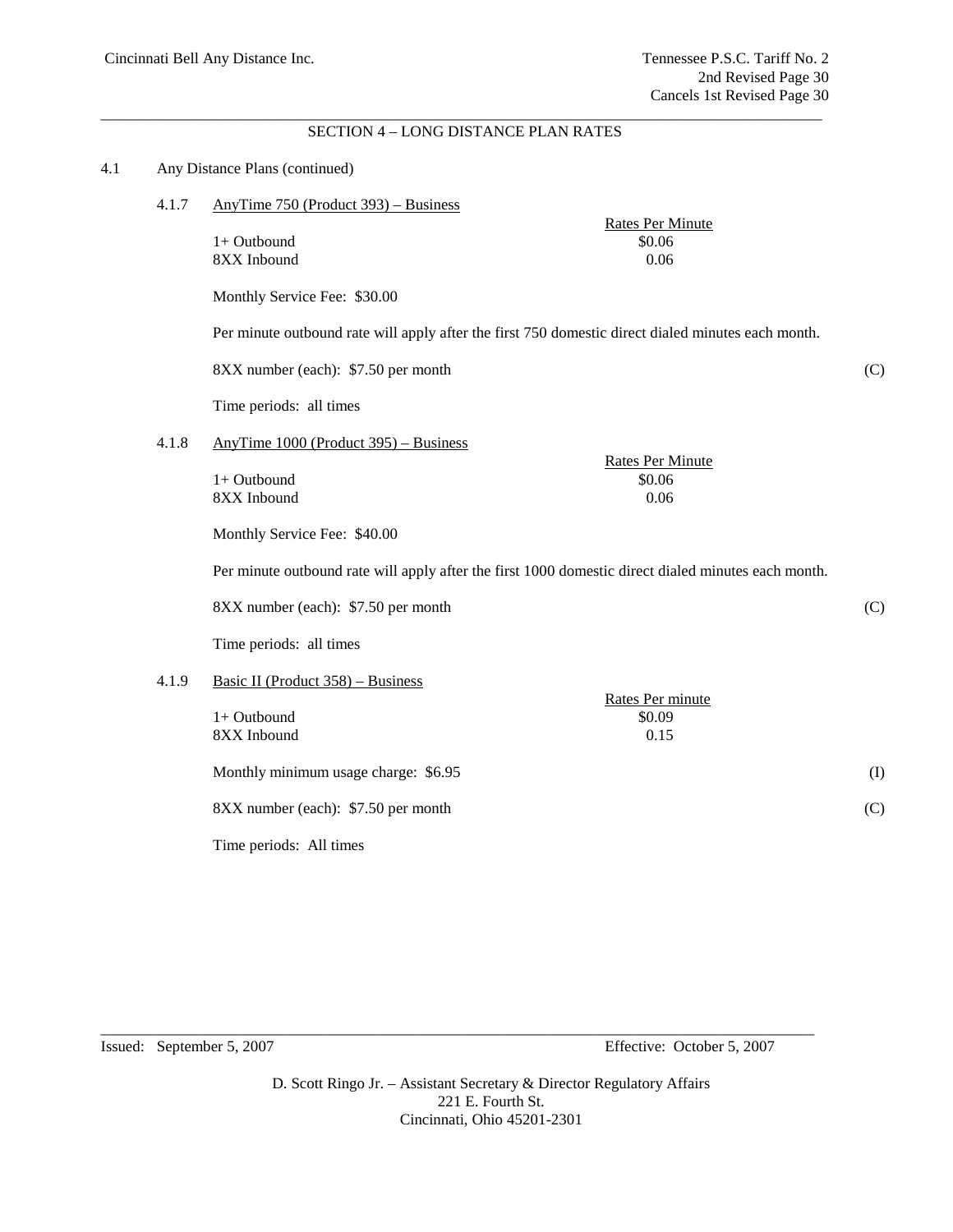#### \_\_\_\_\_\_\_\_\_\_\_\_\_\_\_\_\_\_\_\_\_\_\_\_\_\_\_\_\_\_\_\_\_\_\_\_\_\_\_\_\_\_\_\_\_\_\_\_\_\_\_\_\_\_\_\_\_\_\_\_\_\_\_\_\_\_\_\_\_\_\_\_\_\_\_\_\_\_\_\_\_\_\_\_\_\_\_\_\_\_\_\_ SECTION 4 – LONG DISTANCE PLAN RATES

| 4.1.10 | Basic II (Product 368) - Residence                                                                  |                                                                                            |
|--------|-----------------------------------------------------------------------------------------------------|--------------------------------------------------------------------------------------------|
|        | 1+ Outbound<br>\$0.10<br>8XX Inbound<br>0.15                                                        |                                                                                            |
|        | Monthly minimum usage charge: \$6.95                                                                | (I)                                                                                        |
|        | 8XX number (each): \$7.50 per month                                                                 | (C)                                                                                        |
|        | Time periods: All times                                                                             |                                                                                            |
| 4.1.11 | AnyTime 100 (Product 591) – Residential                                                             |                                                                                            |
|        | 1+ Outbound<br>\$0.07<br>8XX Inbound<br>0.07                                                        |                                                                                            |
|        | Monthly Service Fee: \$10.00                                                                        |                                                                                            |
|        | Per minute outbound rate will apply after the first 100 domestic direct dialed minutes each month.  |                                                                                            |
|        | 8XX number (each): \$7.50 per month                                                                 | (C)                                                                                        |
|        | Time periods: All times                                                                             |                                                                                            |
| 4.1.12 | AnyTime $100$ (Product 593) – Business                                                              |                                                                                            |
|        | 1+ Outbound<br>\$0.07<br>8XX Inbound<br>0.07                                                        |                                                                                            |
|        | Monthly Service Fee: \$10.00                                                                        |                                                                                            |
|        | Per minute outbound rate will apply after the first 5000 domestic direct dialed minutes each month. |                                                                                            |
|        | 8XX number (each): \$7.50 per month                                                                 | (C)                                                                                        |
|        | Time periods: All times                                                                             |                                                                                            |
|        |                                                                                                     | Any Distance Plans (continued)<br>Rates Per minute<br>Rates Per minute<br>Rates Per minute |

Issued: September 5, 2007 Effective: October 5, 2007

D. Scott Ringo Jr. – Assistant Secretary & Director Regulatory Affairs 221 E. Fourth St. Cincinnati, Ohio 45201-2301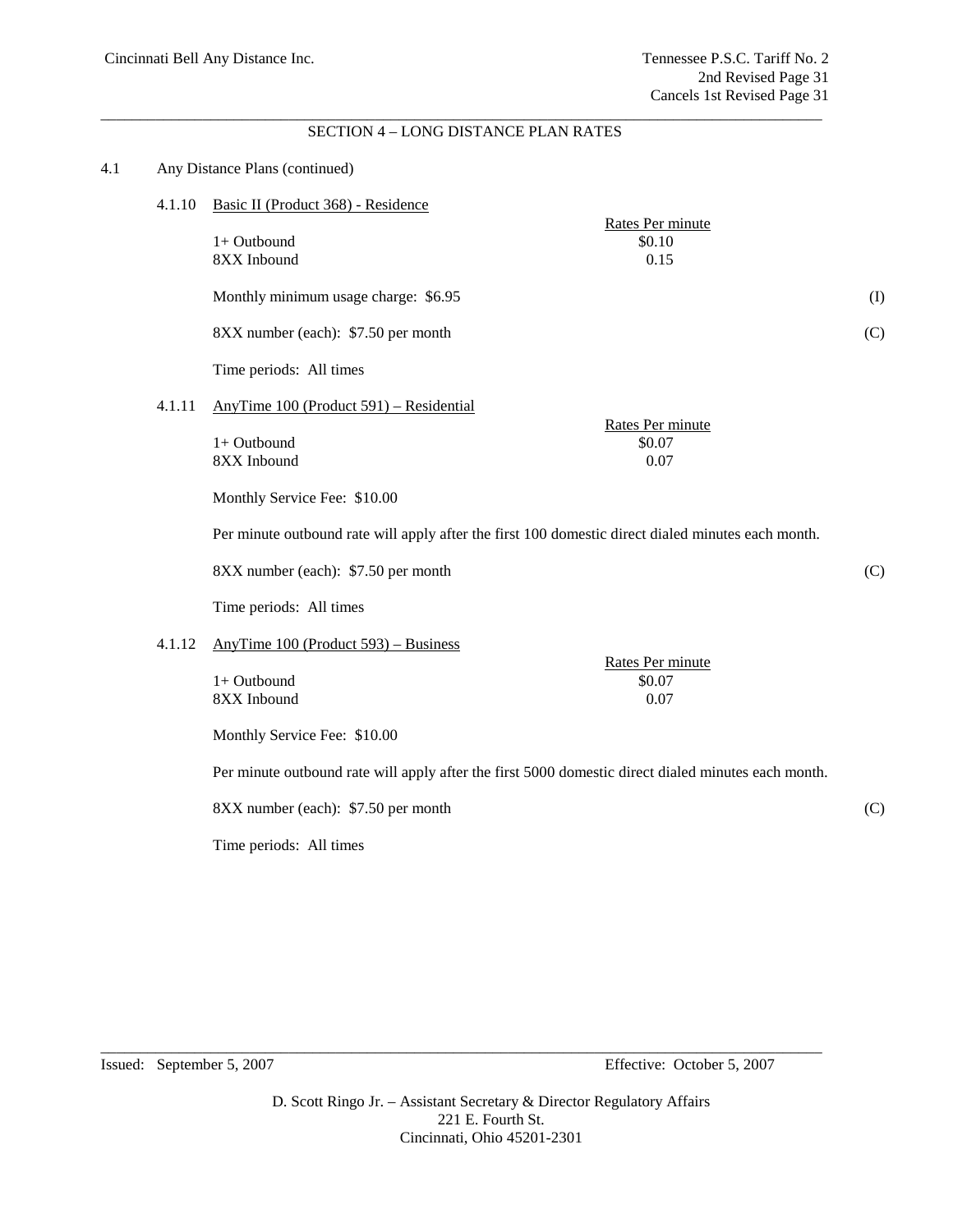#### \_\_\_\_\_\_\_\_\_\_\_\_\_\_\_\_\_\_\_\_\_\_\_\_\_\_\_\_\_\_\_\_\_\_\_\_\_\_\_\_\_\_\_\_\_\_\_\_\_\_\_\_\_\_\_\_\_\_\_\_\_\_\_\_\_\_\_\_\_\_\_\_\_\_\_\_\_\_\_\_\_\_\_\_\_\_\_\_\_\_\_\_ SECTION 4 – LONG DISTANCE PLAN RATES

#### 4.1 Any Distance Plans (continued)

4.1.13 AnyTime 5000 (Product 597) – Residential

|             | Rates Per r |
|-------------|-------------|
| 1+ Outbound | \$0.06      |
| 8XX Inbound | 0.06        |

Per minute outbound rate will apply after the first 5000 domestic direct dialed minutes each month.

8XX number (each): \$7.50 per month (C)

Time periods: All times

4.1.14 Reserved

### 4.1.15 AnyTime 375 (Product 951) – Residential

| $1+$ Outbound | \$0.07 |
|---------------|--------|
| 8XX Inbound   | 0.07   |

| Rates Per minute |
|------------------|
| \$0.07           |
| 0.07             |

Rates Per minute

Monthly Service Fee: \$15.00

Per minute outbound rate will apply after the first 375 domestic direct dialed minutes each month.

Charges are calculated on a per call basis and rounded up to the nearest penny.

8XX number (each): \$7.50 per month (C)

Time periods: All times

Issued: September 5, 2007 Effective: October 5, 2007

D. Scott Ringo Jr. – Assistant Secretary & Director Regulatory Affairs 221 E. Fourth St. Cincinnati, Ohio 45201-2301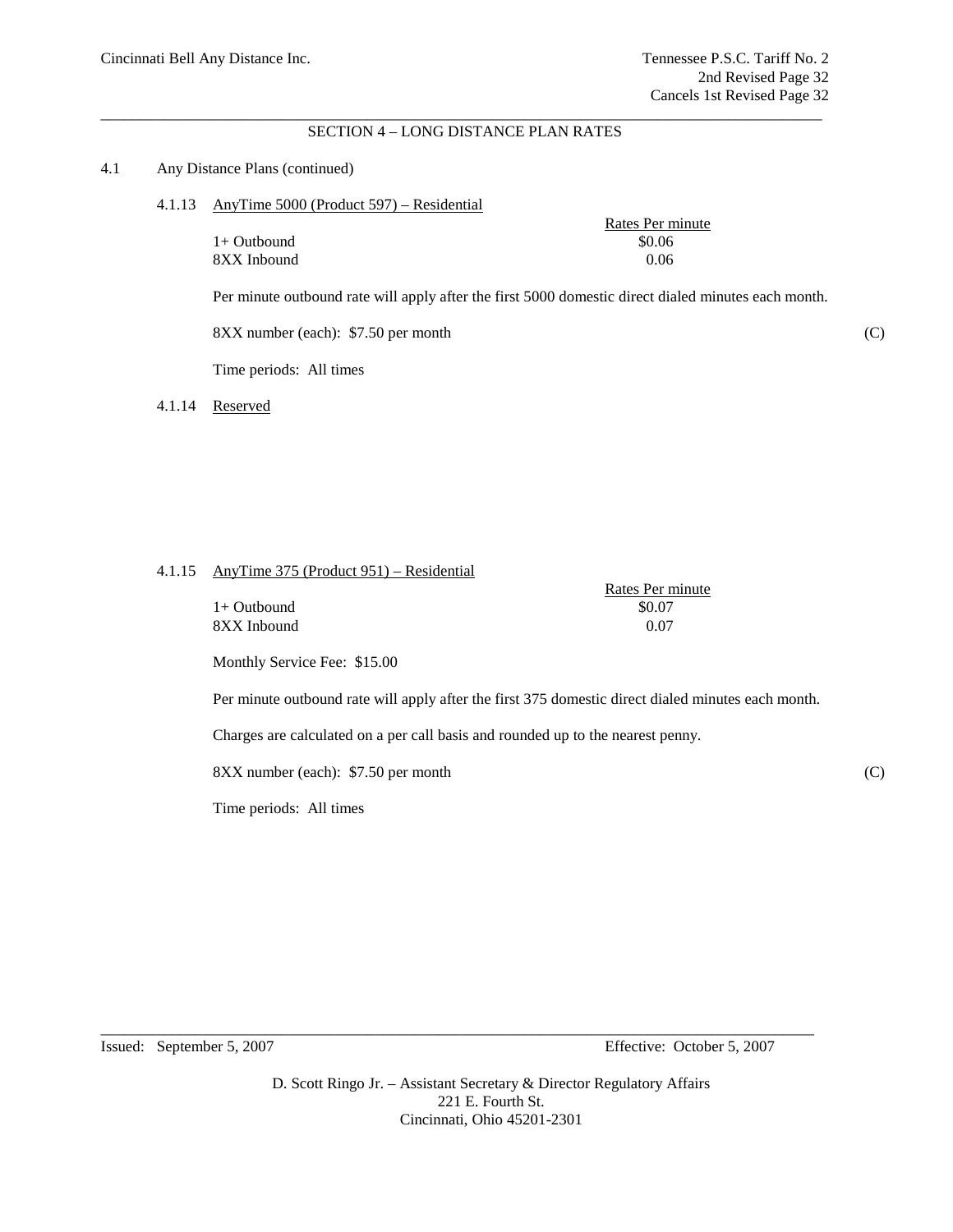## SECTION 4 – LONG DISTANCE PLAN RATES

\_\_\_\_\_\_\_\_\_\_\_\_\_\_\_\_\_\_\_\_\_\_\_\_\_\_\_\_\_\_\_\_\_\_\_\_\_\_\_\_\_\_\_\_\_\_\_\_\_\_\_\_\_\_\_\_\_\_\_\_\_\_\_\_\_\_\_\_\_\_\_\_\_\_\_\_\_\_\_\_\_\_\_\_\_\_\_\_\_\_\_\_

### 4.1 Any Distance Plans (continued)

4.1.16 AnyTime 375 (Product 948) – Business

| Rates Per minute |
|------------------|
| \$0.07           |
| 0.07             |
|                  |

Monthly Service Fee: \$15.00

Per minute charge will apply to calls after the first 375 domestic direct dialed minutes each month

8XX number (each): \$7.50 per month (C)

Time periods: All times

# 4.1.17 AnyTime 4000 (Product 475) – Business

1+ Outbound \$0.0375 8XX Inbound 0.0375 Monthly Service Fee: \$150.00

Outbound rate applies after the first 4000 domestic direct dialed minutes

8XX number (each): \$7.50 per month (C)

Time periods: All times

Rates Per minute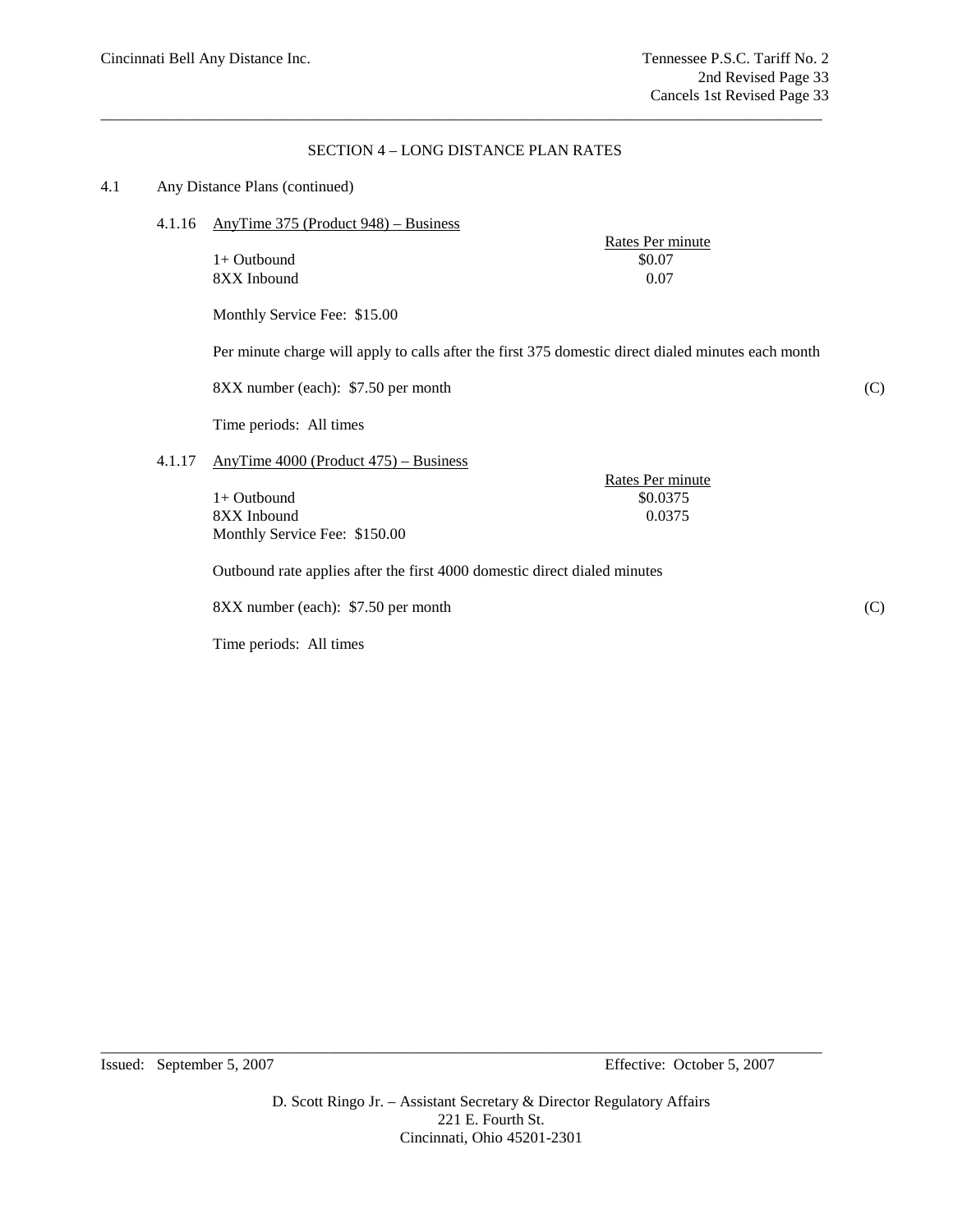# SECTION 4 – LONG DISTANCE PLAN RATES

\_\_\_\_\_\_\_\_\_\_\_\_\_\_\_\_\_\_\_\_\_\_\_\_\_\_\_\_\_\_\_\_\_\_\_\_\_\_\_\_\_\_\_\_\_\_\_\_\_\_\_\_\_\_\_\_\_\_\_\_\_\_\_\_\_\_\_\_\_\_\_\_\_\_\_\_\_\_\_\_\_\_\_\_\_\_\_\_\_\_\_\_

| 4.2 | <b>Basic Long Distance Plans</b> |                                                                                      |                                                   |
|-----|----------------------------------|--------------------------------------------------------------------------------------|---------------------------------------------------|
|     | 4.2.1                            | Product 268 - Business                                                               |                                                   |
|     |                                  | 1+ Outbound<br>8XX Inbound                                                           | <b>Rates Per Minute</b><br>\$0.09<br>0.09         |
|     |                                  | Time periods: all times                                                              |                                                   |
|     | 4.2.2                            | Product 333 - Business                                                               |                                                   |
|     |                                  | $1+$ Outbound<br>Calling Card Service                                                | <b>Rates Per Minute</b><br>\$0.0550<br>0.18       |
|     |                                  | Directory Assistance Intrastate Calls: \$.59                                         |                                                   |
|     |                                  | Time periods: all times                                                              |                                                   |
|     | 4.2.3                            | Product 472 - Residence                                                              |                                                   |
|     |                                  | $1+$ Outbound<br>8XX Inbound<br>Calling Card Service                                 | <b>Rates Per Minute</b><br>\$0.10<br>0.15<br>0.21 |
|     |                                  | Time periods: all times                                                              |                                                   |
|     | 4.2.4                            | Product 486 - Business<br>1+ Outbound<br>8XX Inbound<br>Dedicated Inbound & Outbound | <b>Rates Per Minute</b><br>\$0.06<br>0.08<br>0.12 |
|     |                                  | Time Periods: All Times                                                              |                                                   |
|     | 4.2.5                            | Product 491 - Residence<br>1+ Outbound                                               | <b>Rates Per Minute</b>                           |
|     |                                  | Day                                                                                  | \$0.10                                            |
|     |                                  | Evening                                                                              | 0.08                                              |
|     |                                  | Night                                                                                | 0.08                                              |
|     |                                  | 8XX Inbound                                                                          | 0.15                                              |

Issued: December 29, 2003 Effective: March 22, 2004

Christopher J. Wilson, Vice President 201 E. Fourth St. Cincinnati, Ohio 45201-2301